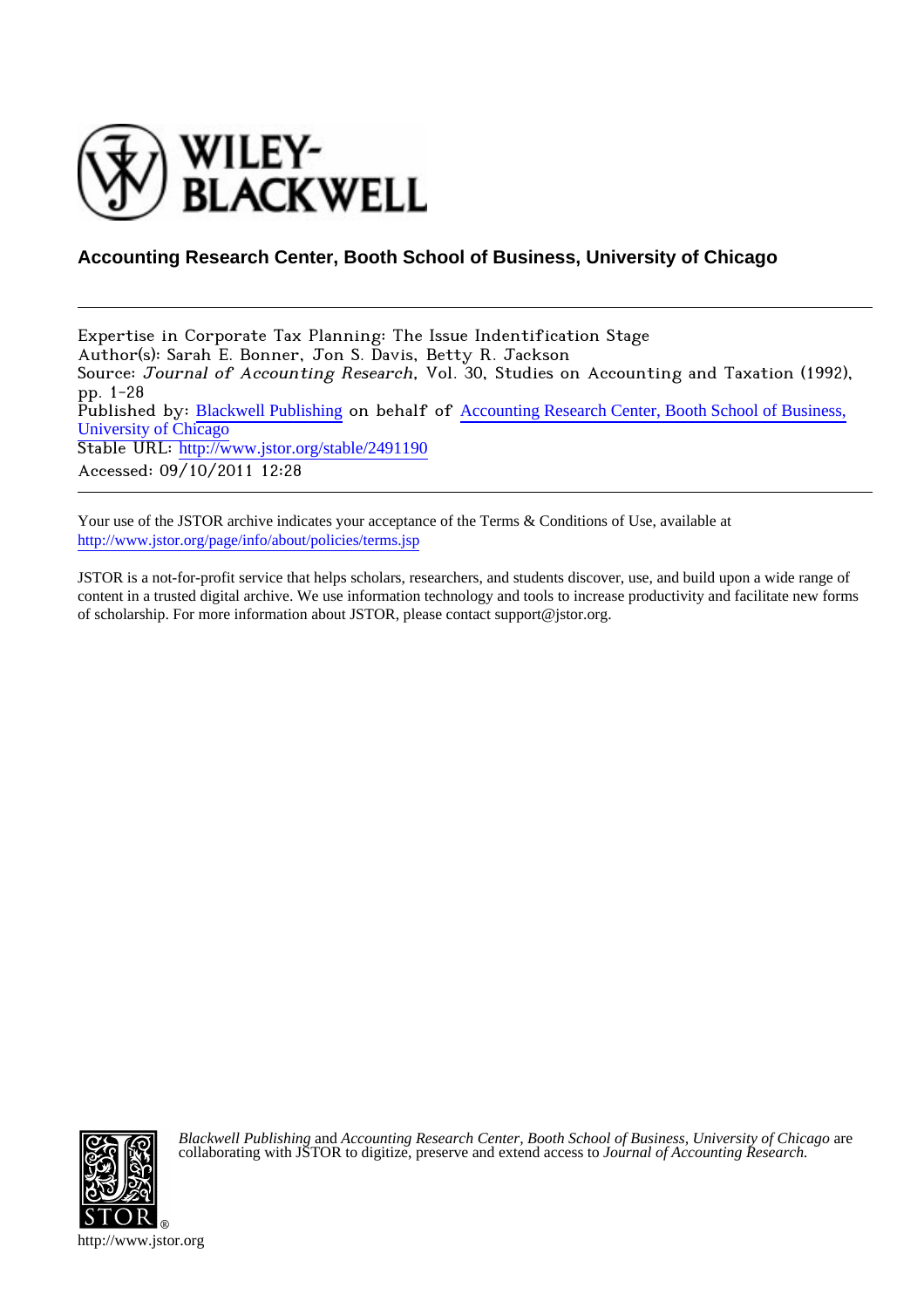# **Expertise in Corporate Tax Planning: The Issue Identification Stage**

SARAH E. BONNER,\* JON S. DAVIS,<sup>†</sup> AND BETTY R. JACKSON<sup>†</sup>

## **1. Introduction**

**Corporate tax planning requires tax professionals first to identify tax problems and planning opportunities (issues) for their clients, and then to find ways to solve the problems and address the opportunities. Researchers and practitioners have theorized that expertise' in the** 

<sup>1</sup> We infer expertise in this study from the level of *performance* in a specific task, here **issue identification in tax planning. This inference is consistent with much of the literature on expertise in accounting and other disciplines (e.g., Bonner and Lewis [1990],** 

**<sup>\*</sup>University of Southern California; tUniversity of Colorado at Boulder. We would like to thank Gilbert Bloom of KPMG Peat Marwick, Bob Rosen of Ernst & Young, Wayne Gazur, Robert Jamison, Sally Jones, Stewart Karlinsky, and David Mason for their assistance in validating the instruments; Eugene Willis and the AICPA for allowing us to collect data at the National Tax Education Program; Stephen Conrad of Arthur Andersen, John Lanning of KPMG Peat Marwick, Jerry Marrs of Ernst & Young, and Randy Stein of Coopers & Lybrand for allowing us to collect data at their respective firms; Minou Bohlin, Linda Levy, David Mason, and Paul Walker for their research assistance; and Vairum Arunachalam for his assistance in collecting data. The authors also gratefully acknowledge the helpful comments of three anonymous referees, Alison Ashton, Robert Ashton, C. Brian Cloyd, David Frederick, Joan Luft, Robert Libby, Laureen Maines, Mark Nelson, Michael Roberts, Frank Selto, D. Shores, Ira Solomon, Rick Tubbs, S. Mark Young, and workshop participants at Arizona State University, Cornell University, Duke University, Indiana University, the University of Illinois Tax Symposium, the Journal of Accounting Research Conference, University of Texas at Arlington, University of Utah, and University of Wisconsin. Finally, the financial support of the KPMG Peat Marwick Foundation and the University of Colorado is gratefully acknowledged.**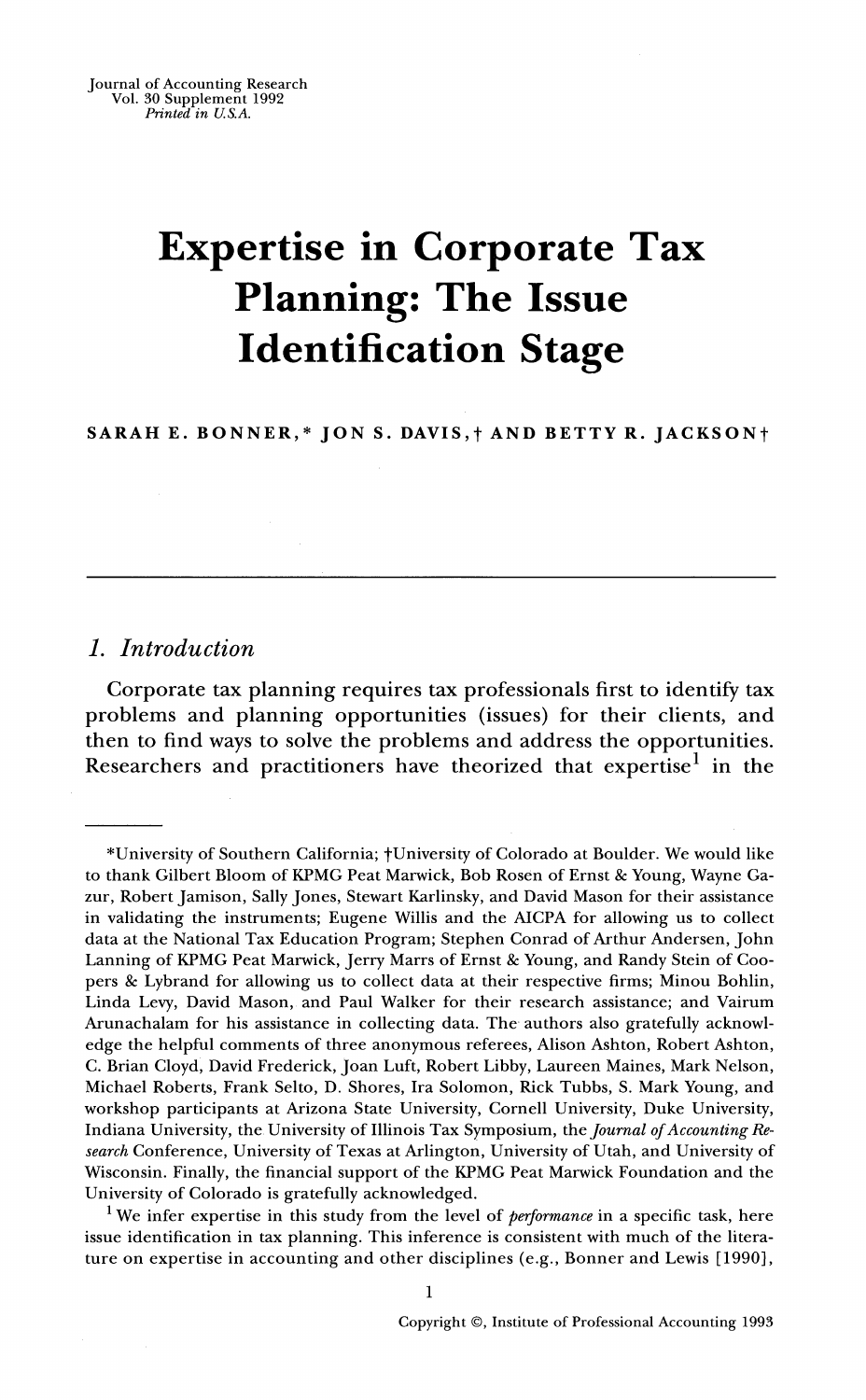**issue identification stage of tasks like tax planning is the critical determinant of expertise in the overall task (e.g., see Dawes [1979], Einhorn [1974], and Sommerfeld et al. [1989]). In this study, we examine expertise in issue identification in a corporate tax-planning context. Specifically, we investigate both the relation between knowledge (and general abilities) and performance at corporate tax issue identification, and the relation between knowledge and various instructional and practice experiences, e.g., firm training programs. Ultimately, under**standing both of these relations is necessary for improving the perfor**mance of tax planners.** 

**This study examines the two relations by measuring instruction, practice, knowledge, ability, and performance in the context of tax issue identification. We use multiple measurement methods to capture different aspects of knowledge. We also extend prior research by measuring multiple dimensions of performance and by hypothesizing different knowledge-performance relations depending on the dimen**sion of performance being measured. Finally, we present an explor**atory analysis of how specific instruction and practice variables (e.g., number of corporate tax courses completed) are related to knowledge.** 

**Most previous research has linked general experience either to performance (e.g., Chi, Glaser, and Rees [1982]) or to knowledge (e.g., Weber [1980]). The former approach entangles the two relations which we examine directly, while the latter approach fails to tell us**  which specific instructional and practice experiences create the knowl**edge required for expert performance. In auditing, researchers are beginning to examine the link between knowledge and performance. Most of this research is limited to recognition of financial statement errors (e.g., Libby and Frederick [1990]). However, two studies have examined the relation between knowledge and performance in other auditing tasks (Bonner and Lewis [1990] and Choo and Trotman [1991]). These studies obtain differing results, possibly because of differences in the way knowledge was measured.** 

**Because tax planning and, particularly, issue identification differ from auditing tasks in several ways, we are reluctant to accept that the auditing results will generalize to tax planning. First, tax issue identification involves finding both problems and opportunities; auditors look only for problems. Second, the tax professional's goal is to solve the problems for the client; the auditor's goal is to determine the impact of the problems on the audit. Third, and most important, the process of tax issue identification involves forward reasoning from "symptoms"** 

**Chi, Glaser, and Farr [1988], and Davis and Solomon [1989]), although many other factors undoubtedly also affect performance, e.g., incentives, time pressure, and illness. In this study, we attempted to control for the effects of time (which was held constant) and some incentives (which were shown to have no significant impact on performance).**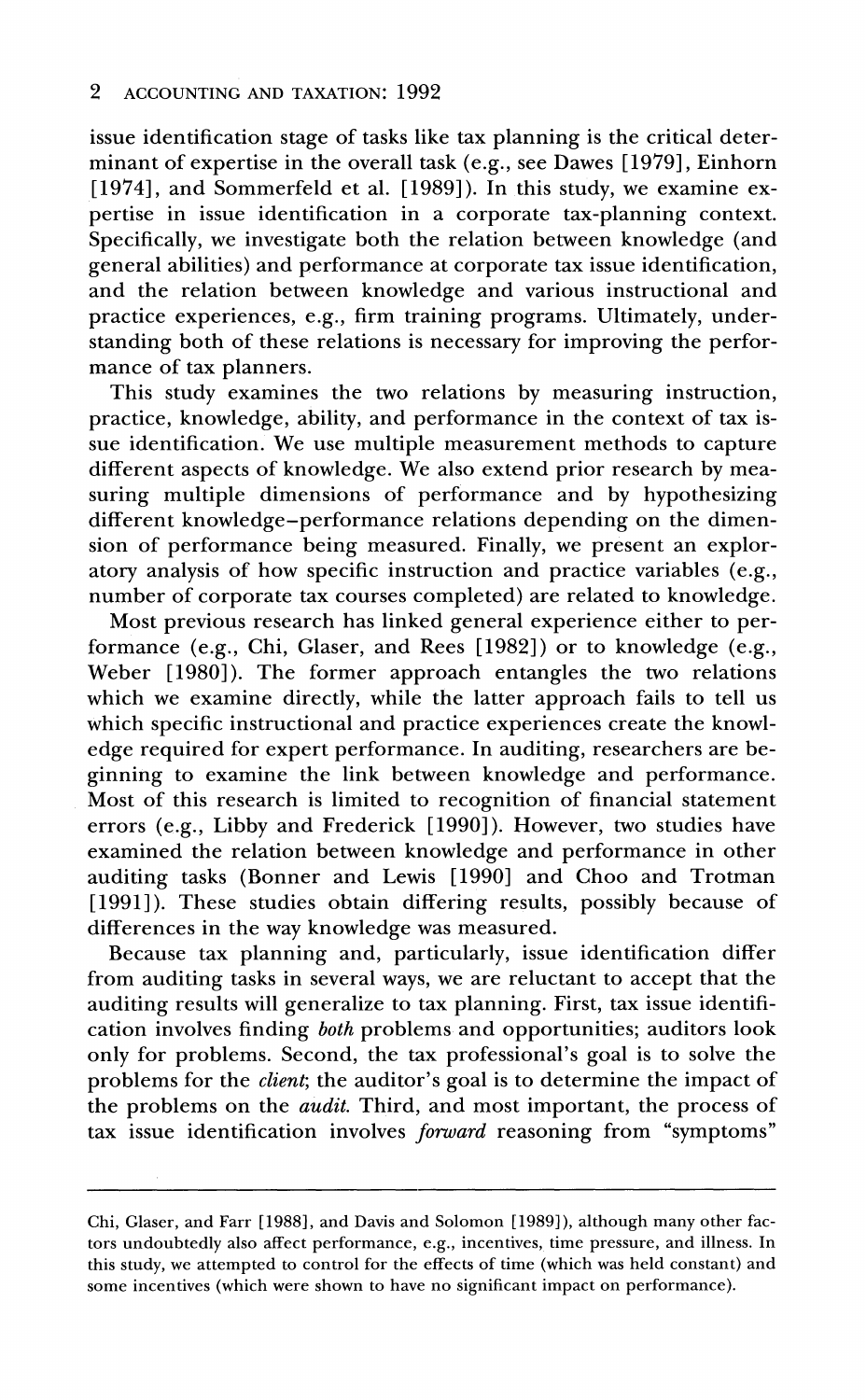**(facts) to consequences (tax effects); the auditing process involves backward reasoning from "symptoms" (financial indicators and other information) to causes (possible errors). Previous research has shown that forward and backward reasoning are different processes and, thus, require different skills (see, e.g., Waller and Felix [1989]). Finally, results of error frequency studies in auditing are unlikely to generalize to tax because of the specialized nature of error frequency knowledge (Bonner and Pennington [1991]).** 

**Our findings suggest that the relation between knowledge and performance differs depending on whether we use a quantitative definition, a qualitative definition, or a combined quantity-quality definition of performance. Contrary to our expectations, problem-solving ability affects qualitative performance only when knowledge is low. Our results also suggest that university instruction in corporate tax, caseoriented instruction, and experience in corporate tax planning are associated with greater corporate tax and transaction knowledge. We also found that results are not consistent across knowledge measurement methods.** 

**The next section develops the hypotheses to be tested. The third section explicates the methods, including measurement of variables. The fourth section presents the results of hypothesis tests and the exploratory analysis. The last section concludes with a discussion of the results and possibilities for future research.** 

## **2. Literature Review and Hypothesis Development**

#### **2.1 THE IMPORTANCE OF ISSUE IDENTIFICATION**

**Issue identification is an important requirement of "ill-structured" tasks, which are characterized by unclear means of achieving goals and by the availability of many alternatives (Simon [1960]). In tax planning, the professional must evaluate a client's situation and determine the potential problems and opportunities (issues), ascertain the means available for addressing the issues, and identify alternative actions and their associated costs and benefits. From a quantity perspective, performance in tax issue identification might be characterized as identifying many potential tax issues in a set of facts. From a quality perspective, performance might be characterized as identifying the issues with the greatest tax savings to the client or identifying the most difficult-tofind issues.2 Finally, performance could be viewed as some combination of quantity and quality.** 

**<sup>2</sup> We attempted to measure the tax savings provided by each issue in our task but were unable to achieve sufficient inter-rater reliability for use in our research. This lack of reliability was probably due to the complexity of our instrument and the differing practice experiences of our raters.**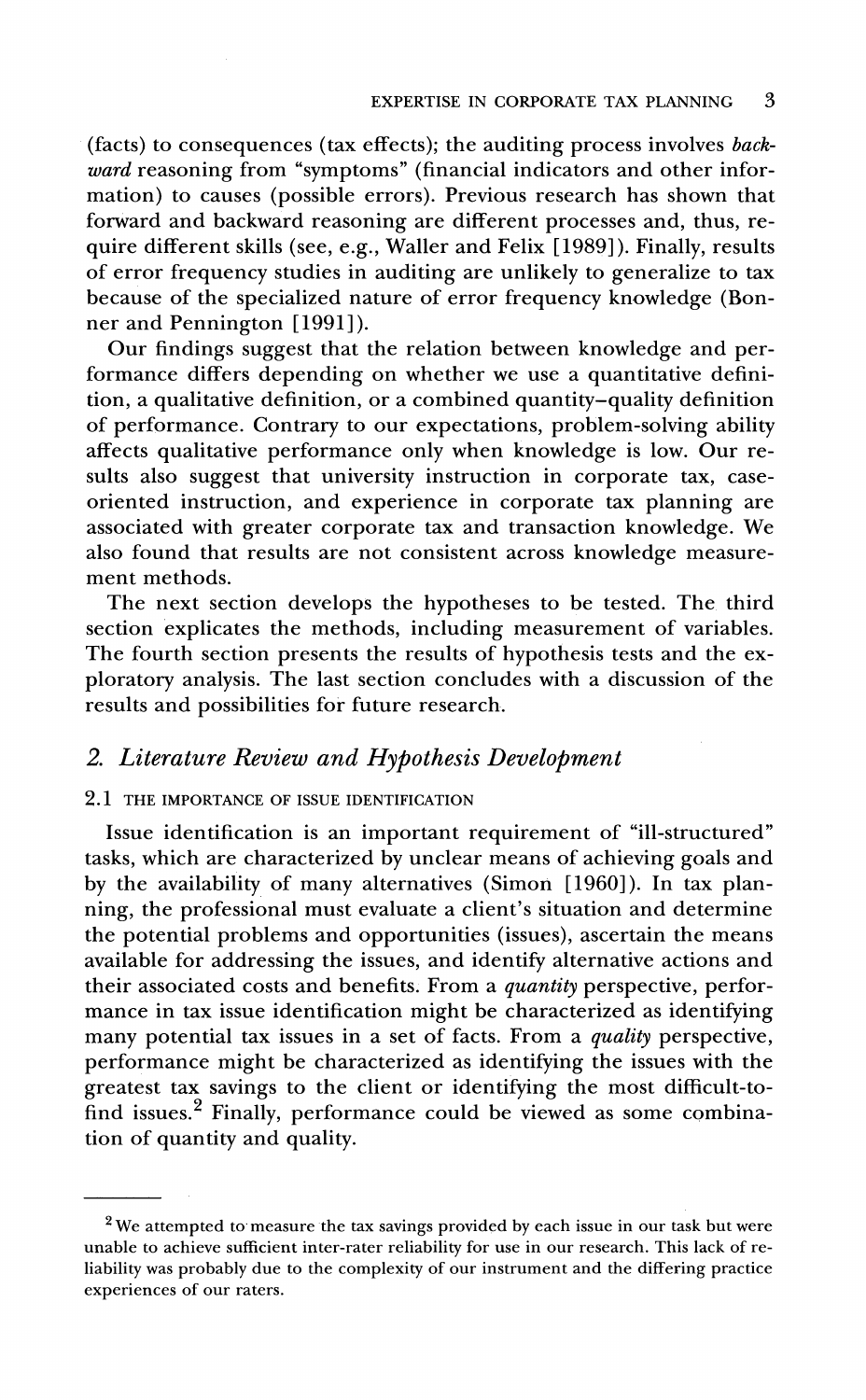#### **4 S. E. BONNER, J. S. DAVIS, AND B. R. JACKSON**

**In this paper, we measure performance as (1) number of tax issues identified (quantity), (2) an average difficulty-of-identification score (quality), and (3) the product of the number of issues identified and the average difficulty of identification score (quantity x quality). Identification of more difficult-to-find issues can reduce the probability that an issue has been overlooked, while each additional issue identified may lead to a marginal benefit for the client.** 

#### **2.2 KNOWLEDGE, ABILITY, AND PERFORMANCE IN ILL-STRUCTURED TASKS**

**Some research has suggested that knowledge and abilities are important determinants of performance in ill-structured tasks (e.g., Lesgold [1984], Simon [1979], and Voss and Post [1988]). We believe this is**  particularly true for tax planning,<sup>3</sup> because planners must rely on what **they already know and the abilities they already have when searching for issues in a client's set of facts and determining (sometimes unique) means for addressing those issues.** 

**Both "technical" knowledge and "functional" knowledge have been found to contribute to performance in a variety of domains. In addition, general problem-solving ability may be related to performance in ill-structured tasks. In this section, we develop hypotheses about the relations of knowledge and ability to the performance quantity dimension and the combined dimension. These hypotheses are based on the results of earlier research that examined general notions of performance. Subsequently, we develop a hypothesis about the relations of knowledge and ability to our quality performance dimension based on literature that has specifically examined qualitative aspects of performance.** 

**Several studies have shown that performance in ill-structured tasks is related to technical knowledge, which includes the facts, rules, and relationships relevant to a particular domain. In medicine, errors in disease diagnosis are linked to lack of knowledge about symptom-disease relations (e.g., Groen and Patel [1988], Hobus et al. [1987], Johnson [1983], and Kassirer [1989]). Studies of computer programmers (such as Adelson and Soloway [1988], McKendree and Anderson [1987], and Soloway et al. [1982]) find a relation between programming knowledge and programming performance. In auditing, technical knowledge is related to performance in tasks such as hypothesizing financial statement errors (Bonner and Lewis [1990]). Note, however, that a few studies have found no relation between technical knowledge and performance in ill-structured tasks (e.g., Choo and Trotman [1991] and Patel and Groen [1986]). In tax, technical knowledge includes knowl-**

**<sup>3</sup>We asked 14 tax practitioners to rate the importance of knowledge and ability for several tax tasks. Results of an F test from a one-way ANOVA comparing tax planning to other tasks performed by tax professionals indicate that planning is perceived to require**  more knowledge ( $p < 0.01$ ) and ability ( $p < 0.01$ ) than tasks such as preparing returns **and IRS representation.**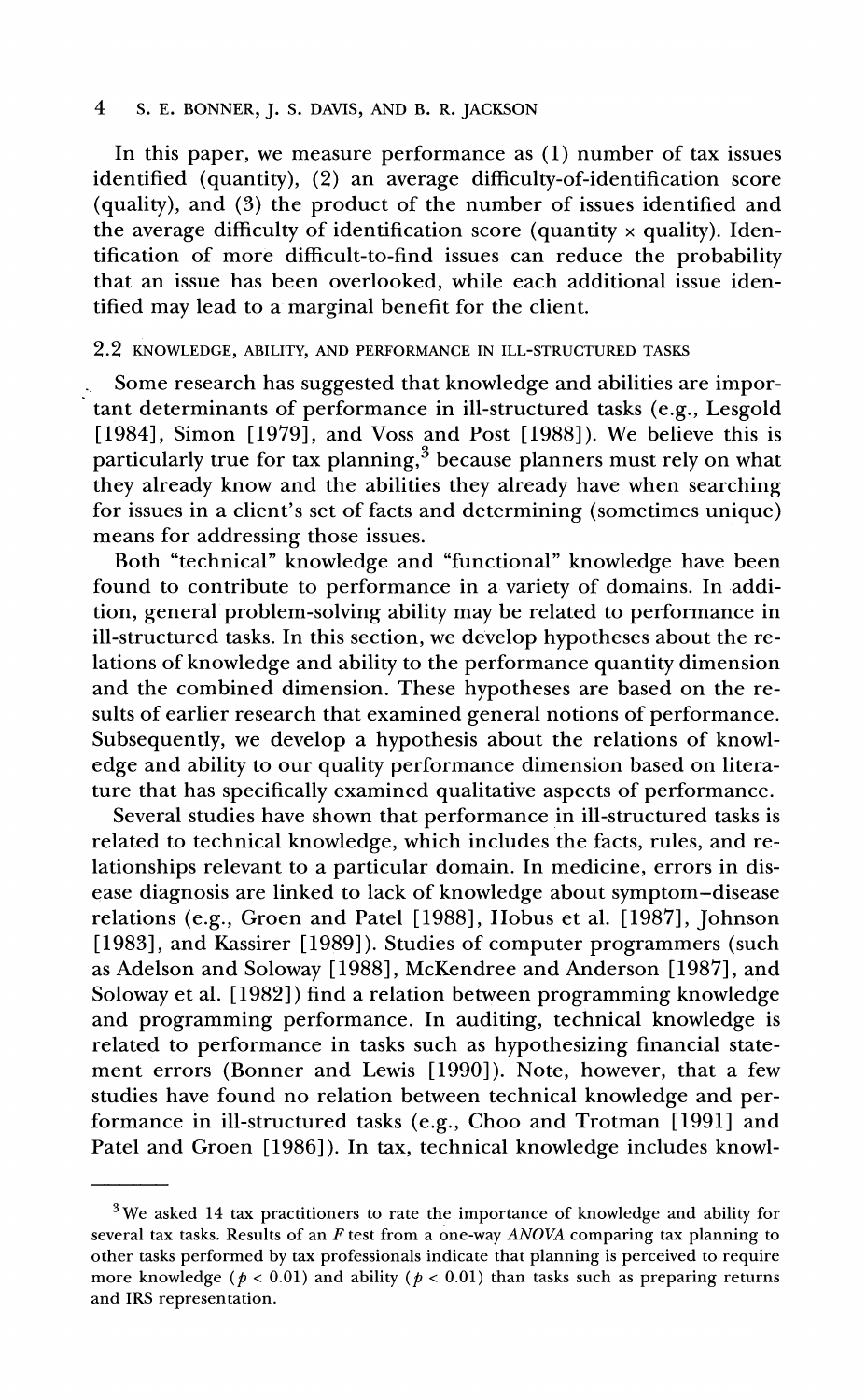**edge of the law related to transactions within a tax-relevant domain, which could be entity-based, jurisdiction-based, or industry-based. In corporate tax planning, technical knowledge is defined as corporate tax knowledge. Based on previous research examining the relation between technical knowledge and performance, the following hypothesis is suggested:** 

**Hi: The extent of corporate tax knowledge possessed by tax practitioners will be positively related to the number of issues identified and to the combined measure of performance.** 

**Functional knowledge about the operations of the entities involved in the task is also important to performance in ill-structured tasks. Medical research has found that knowledge of the functionings of the human body is important to proper diagnosis (see Clancey [1988], Groen and Patel [1988], and Lesgold et al. [1988]). Similarly, program comprehension and design studies suggest that performance in those tasks is related to knowledge of the functionings of the entities for which programming is being done (e.g., Adelson and Soloway [1988] and Jeffries et al. [1981]). In auditing, Bonner and Lewis [1990] found that knowledge of business operations was related to performance in the task of determining a cause for an irregularity. Functional knowledge relevant to identifying corporate tax issues refers to knowledge about the kinds of transactions corporations engage in, the effects of those transactions on the financial situations of the parties involved, and so on. This review of prior research leads to the following hypothesis:** 

**H2: The extent of corporate transaction knowledge possessed by tax practitioners will be positively related to the number of issues identified and to the combined measure of performance.** 

**Because ill-structured tasks provide little information to decision makers about issues involved, means of solution, and alternatives available, reasoning may also be an important determinant of performance (Hunter [1986], Lesgold [1984], and Simon [1979]). This would be particularly true in issue identification, as there are no standardized rules for identifying issues. In tax planning, the need for problem-solving abilities may be acute because client situations and the tax law change regularly. Based on these observations, the following hypothesis is proposed:** 

**H3: The extent of problem-solving ability possessed by tax practitioners will be positively related to the number of issues identified and to the combined measure of performance.** 

**These hypotheses predict that knowledge and ability have independent positive relations with performance. While there is no literature that explicitly examines the quantitative dimension of performance, earlier research which has, specifically addressed qualitative aspects finds a relation between performance in tasks similar to tax planning and the interaction of technical and functional knowledge. An additional finding of these studies is that the interaction reflects an integration of**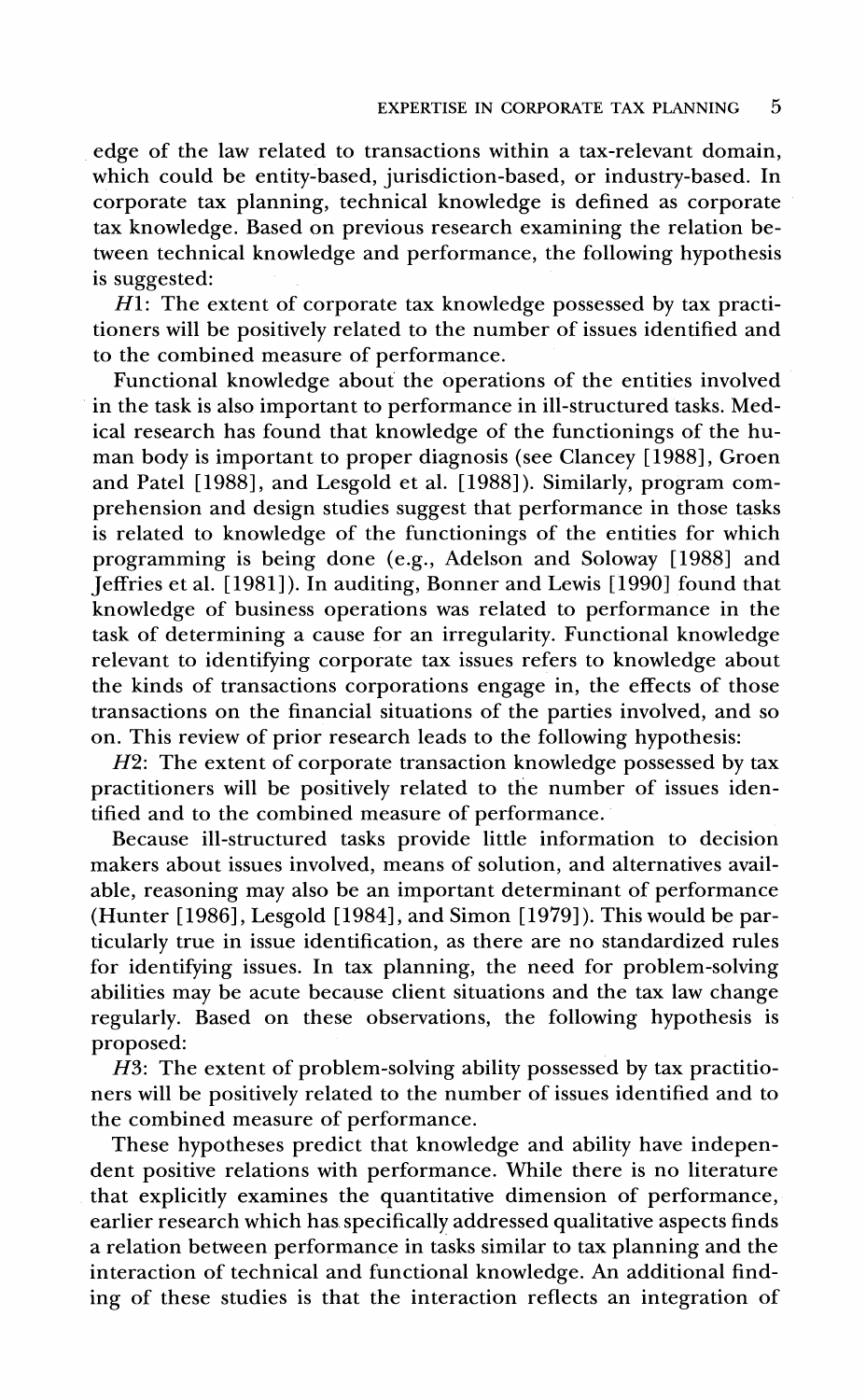**technical and functional knowledge, i.e., that the information overlaps somehow in memory.** 

**The superior qualitative performance of those with integrated knowledge suggests that experts apply technical knowledge more effectively because they can exploit the specific features of the entity or environment. Those without integrated knowledge must apply their technical knowledge in a more general way which will lead to a solution that may overlook some subtle and possibly more efficient or effective solutions. As an example, consider giving directions with the help of a map. Someone with excellent technical knowledge of map reading but with no functional knowledge of the area can search the map and find a route. But someone with similar technical knowledge of map reading and with functional knowledge of the area can engage in a more effective search for possible routes. Furthermore, the results of the search would be more likely to identify less obvious (viz., difficult-to-identify) but possibly more efficient or effective routes.** 

**The literature supporting these ideas comes from studies of program comprehension and design. Specifically, Pennington [1987a; 1987b] found the quality of program comprehension was very low in programmers with either low technical or low functional knowledge, but high in those who had both types of knowledge and had integrated the two. Adelson and Soloway [1985] found similar results in a program design task. Given these findings, we expect integrated technical and functional knowledge (implied through an interaction of the two types of knowledge) to be related to the qualitative dimension of expertise in our tax task. The form of the interaction we predict is consistent with**  that found by Pennington  $[1987a; 1987b]$ .

**Finally, general problem-solving ability may interact with knowledge to affect the quality dimension of expertise. Absent some minimal level of reasoning ability, some knowledge may be difficult to obtain and any knowledge possessed would have little impact. The observed importance of integrated technical and functional knowledge and its possible interaction with problem-solving ability lead to the prediction of the following relation:** 

**H4: There is a positive relation between the interaction of corporate**  tax knowledge, corporate transaction knowledge, and—where mea**sured-problem-solving ability and the mean difficulty score of issues found.** 

#### **2.3 THE EFFECTS OF INSTRUCTION AND PRACTICE EXPERIENCES ON KNOWLEDGE**

**Predominant theories of learning suggest that both instruction and practice lead to knowledge acquisition; see, for example, Anderson [1982; 1987] and Camerer [1981]. Empirical evidence, however, is either lacking or equivocal. Much of the literature examines the relation between knowledge and a general "experience" variable that aggregates several differences in instruction, practice, and feedback. While**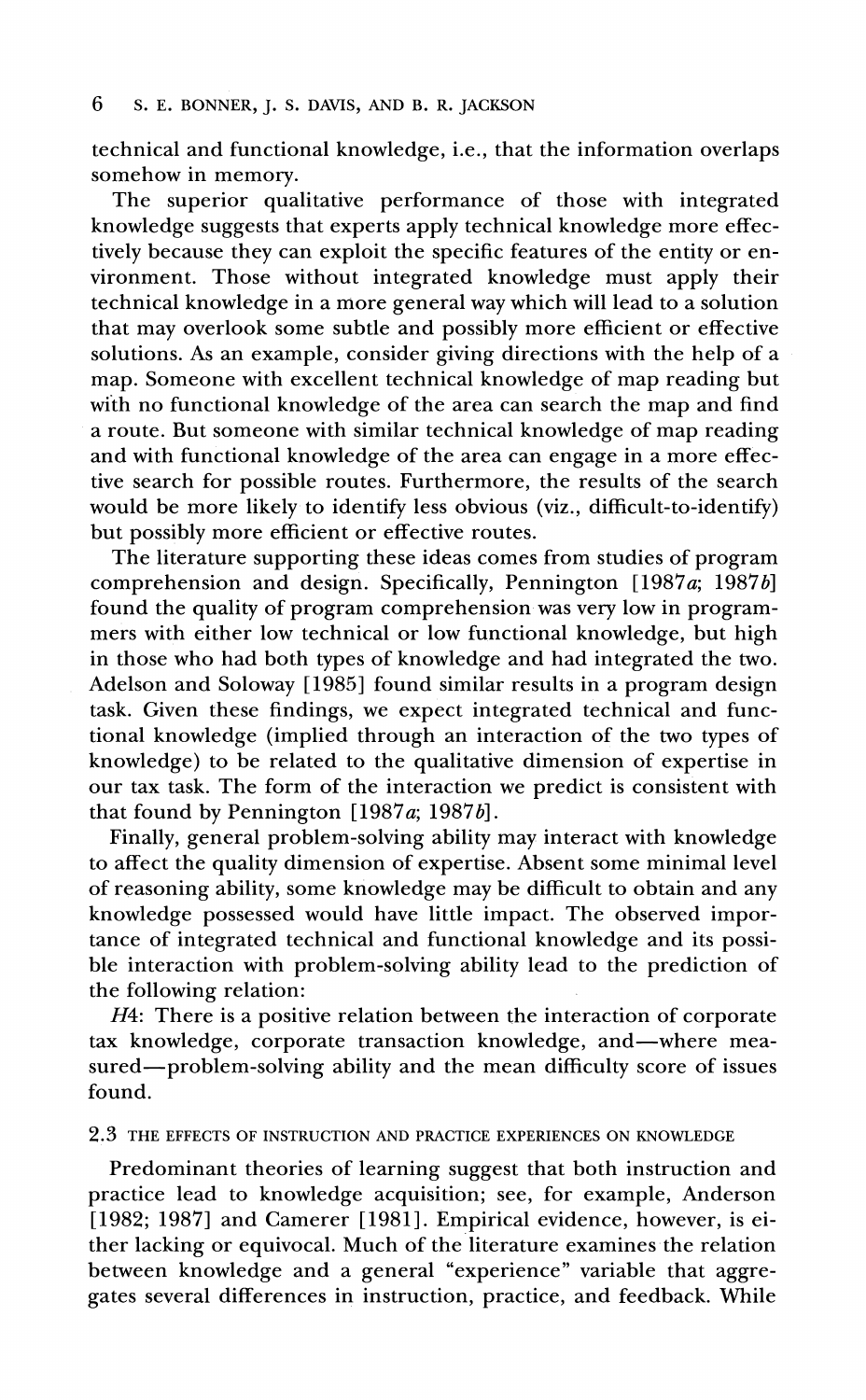**this research generally has found some relation between general experience and knowledge (e.g., Frederick [1991], Libby and Frederick [1990], McKeithen et al. [1981], Patel and Groen [1986], and Weber [1980]), the specific aspects of the learning environment leading to knowledge acquisition have not been addressed. Second, most studies on the effects of instruction or practice per se relate those variables to performance instead of knowledge (e.g., Mandinach and Linn [1987] and Wiedenbeck [1989]), with mixed results. Third, some research suggests that learning from practice in the real world is difficult because of uncertainty in the environment (Brehmer [1980]). Because of the lack of examination of specific relations and inconclusive prior results, we perform only an exploratory analysis of the effects of instruction and practice on knowledge.** 

## **3. Research Method**

## **3.1 USE OF MULTIPLE METHODS FOR MEASURING KNOWLEDGE**

**Mixed results in auditing and other domains with regard to the relations between knowledge and either expertise or instruction and practice may be due to the use of different methods for measuring knowledge. These methods tend to capture different types of knowledge, which may have different relations to expertise or instruction and practice, depending on the task. The characterization of knowledge we refer to is based on its form in memory. A prominent theory of expertise and learning (Anderson [1982; 1987]) characterizes knowledge of a topic (e.g., corporate tax) as being either declarative (factual) or procedural (rules for doing skilled tasks); theory suggests the latter may be somewhat more important to expertise than the former.** 

**We attempt to measure both declarative and procedural forms of corporate tax and transaction knowledge using a standard knowledge test, free recall of facts from a case, and cued recall. The knowledge test is similar to those given in school to determine whether students have learned facts, so it is likely to capture more declarative knowledge. Free recall is also likely to capture more declarative knowledge because the case used in the present study contains a set of facts novel to the subjects; the facts people recall reflect their previous declarative knowledge. Finally, the cued recall method we use (thinking aloud about a specific topic) is likely to capture more procedural knowledge because people are not asked to recall specific factual information.** 

**If either declarative or procedural knowledge is relatively more important to performance in a tax issue identification task, the results regarding both the experience, instruction, and knowledge relation and the knowledge-performance relation may differ across these methods. For example, studies which find no relation between knowledge and expertise (e.g., Choo and Trotman [1991] and Patel and Groen [1986])**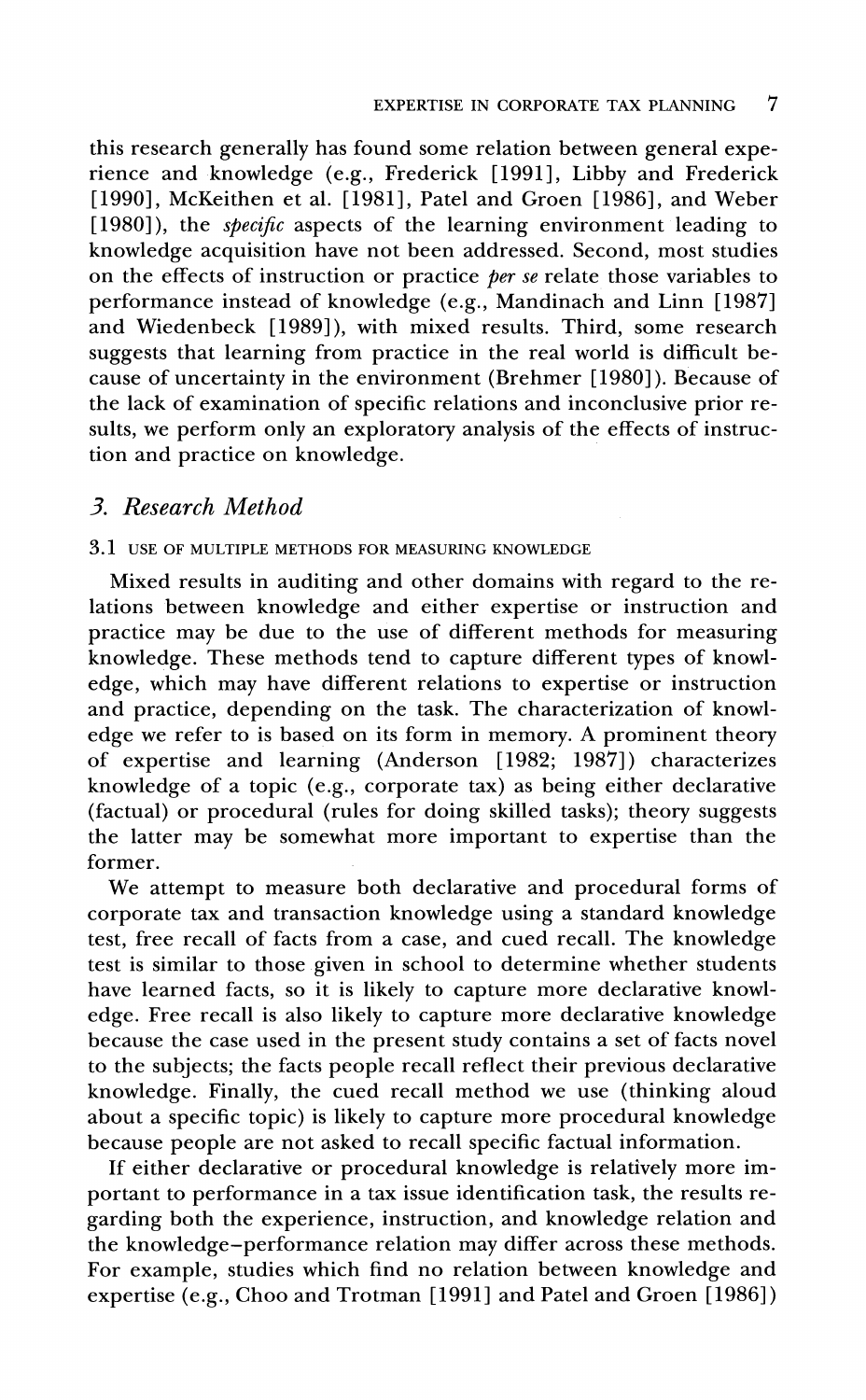#### **8 S. E. BONNER, J. S. DAVIS, AND B. R. JACKSON**

**primarily used free recall of facts from a case; if free recall captures mainly declarative knowledge, the lack of results could be attributable to the greater importance of procedural knowledge for performance in the tasks examined.** 

### **3.2 SUBJECTS**

**The 112 subjects in this study were professionals with a mean of 4.8 years experience in tax practice. Over the past three years in tax practice or time spent working in tax (whichever was less), subjects spent an average of 36% of their time working on corporate tax issues and an average of 16% of their time doing tax planning. Approximately 15% of the subjects were either firm-designated or self-designated corporate tax specialists. Sixty-four of the subjects were attending training classes at the AICPA National Tax Education Program; these subjects were from firms of varying sizes (single-office to national). The remaining 48 subjects were from the local offices of four Big Six firms.** 

#### **3.3 PROCEDURES**

**There were 37, 36, and 39 subjects, respectively, randomly assigned to the knowledge test, free recall, and cued recall groups. All subjects completed the same corporate issue identification case. Performance in the case was used to infer expertise. The knowledge test and the free recall groups then completed the knowledge/ability task. The cued recall group completed the knowledge task prior to completing the issue identification case.4 After completing the case and knowledge/ability task, all subjects provided data about a variety of instruction and practice variables. In each part of the study, a researcher was present to read instructions aloud and answer questions. Subjects were given 35 minutes for the issue identification case and varying amounts of time for the knowledge tasks (determined on the basis of pilot tests), and were not allowed to confer with each other or to use reference materials. In general, subjects used the full amount of time allowed to complete the tasks. Subjects at the National Tax Education Program volunteered to participate in the project outside class hours and were paid a small amount of money. Big Six participants completed the project during a regularly scheduled training session in their offices; their participation was also voluntary but they received no cash payment.5** 

<sup>&</sup>lt;sup>4</sup> Results of F tests from a one-way *ANOVA* between the cued recall group and the **other groups suggest that differences in administration order in the cued recall task had no statistically reliable effect on performance.** 

<sup>&</sup>lt;sup>5</sup> Tests on performance, knowledge, ability, and experience data revealed no significant differences (at  $p < 0.10$ ) based on Big Six versus non-Big Six employment or the ex**istence of cash payments to the National Tax Education group. Data were therefore pooled across subject groups.**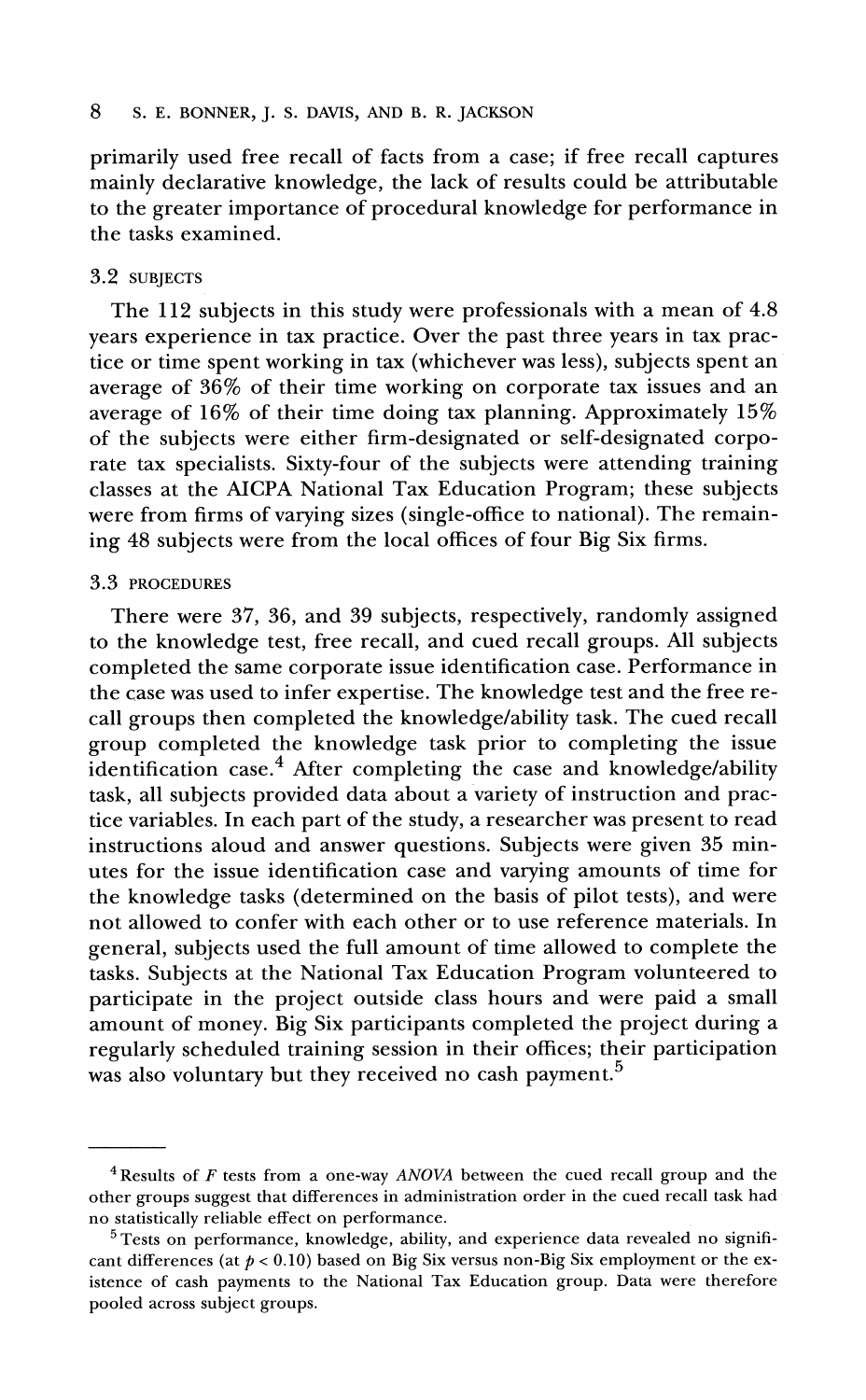#### **3.4 MEASUREMENT OF PERFORMANCE**

**A corporate tax issue identification case, adapted from the Price Waterhouse Case Studies in Tax (Jones [1989]), was used to measure performance. After we added complexity to the case, it was given to three other professors with tax expertise, who identified as many issues as they could; their solutions were used to validate the authors' original solution and to identify any omitted issues. Next, the case was given to the national-level designated corporate tax experts at two Big Six firms who identified a few additional issues. The final case contained 74 possible tax issues.** 

**For the task, subjects were instructed that they had been contacted by potential clients, brothers who were coowners of a medium-sized corporation. The case contained facts and financial statements for the company. Some facts in the case were relevant for identifying tax issues and some provided only superficial information. Subjects were instructed to "identify any potential tax problems or planning ideas suggested by the facts," record their responses, and number each issue identified.** 

**Responses were coded to measure both quantity-the total number**  of correct issues identified<sup>6</sup>—and quality—an average difficulty of **identification rating. Difficulty ratings were obtained from an author, two other tax professors, and the designated corporate tax expert at one Big Six firm in response to a scale anchored with a (1) "very easy to .identify" and a (7) "very difficult to identify." The reliability (coefficient alpha) for these difficulty ratings across the four raters of 0.70 satisfies Nunnally's [1978] reliability criterion for newly developed constructs. The mean difficulty rating on each issue across the four judges was used as the difficulty value for coding. The distribution of cases across difficulty scores is exhibited in the "total" column of table 1, panel A. Descriptive statistics for the frequency of issue identification and difficulty ratings are given in panel B.7 Table 2 presents a description of the most and least often identified issues and the issues with the highest and lowest difficulty scores.** 

**Each subject's answers to the case were coded by an author and by a graduate assistant with considerable tax practice experience. The Kappa coefficient (Cohen [1960]) for inter-rater reliability was 0.79, with overall agreement of 94%. Discrepancies between the raters were resolved with another author serving as arbitrator. Resolved sets of** 

**<sup>6</sup> While the quantity and combined scores were not adjusted for incorrect issues identified (a measure incorporating efficiency), a review of subjects' transcripts finds almost no incorrect issues. Also, efficiency is indirectly considered in the quantity measure because of the time constraint placed on subjects.** 

**The case, the list of 74 issues, and associated difficulty scores are available on request from the authors.**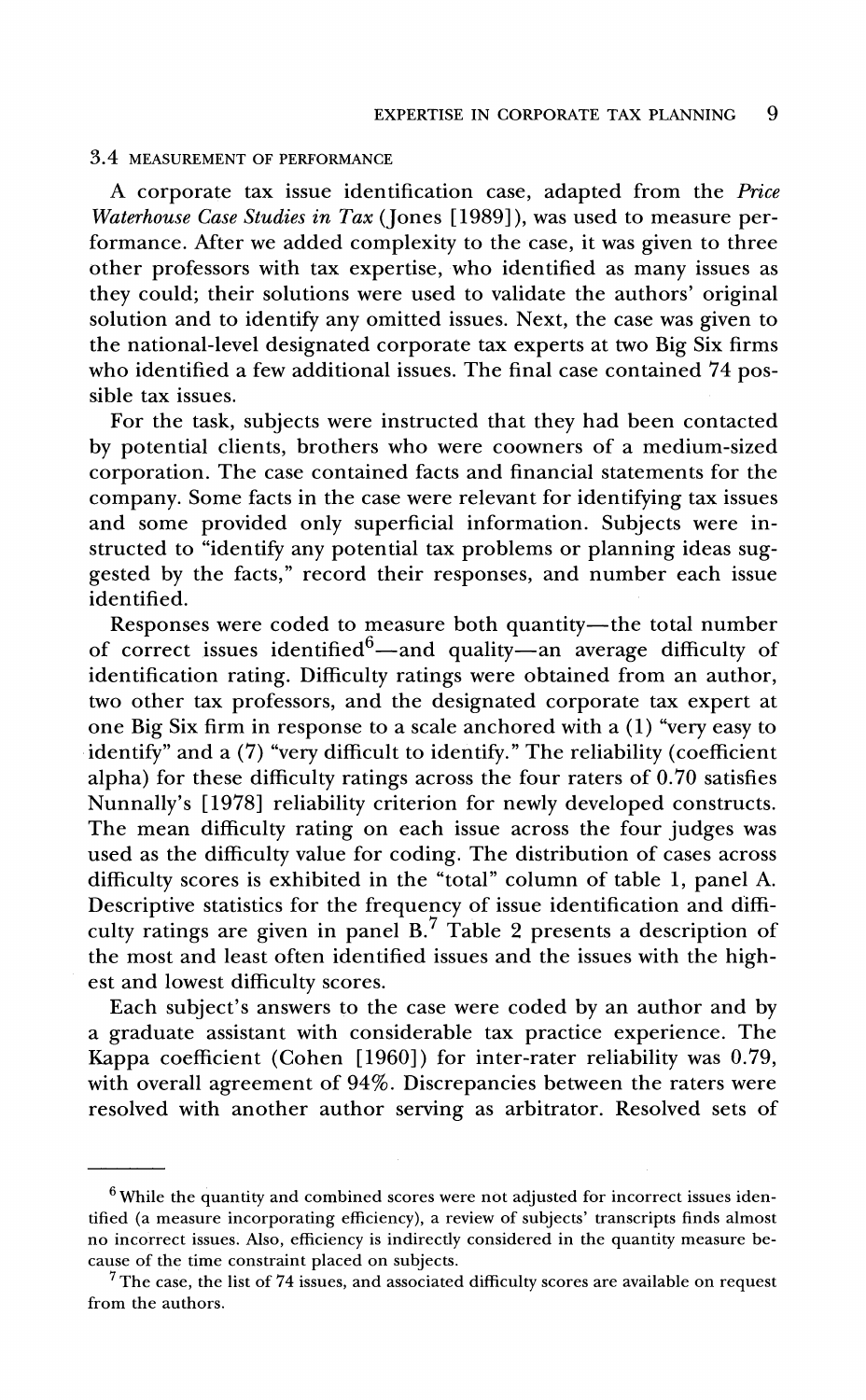|  |  | г<br>۰. |  |  |  |
|--|--|---------|--|--|--|
|--|--|---------|--|--|--|

Descriptive Statistics and Cross-Tabulation for Tax Issue Difficulty Scores<sup>a</sup> and **Number of Times Each Tax Issue from the Planning Case Was Identified** 

| Panel A: Cross-Tabulation of the Difficulty Scores of Tax Issues and Number of Times |
|--------------------------------------------------------------------------------------|
| Tax Issues Were Identified by 112 Tax Professionals                                  |

|                                  |                |              |                |           |           | Number of Times Issue Was Identified by Tax Professionals |       |
|----------------------------------|----------------|--------------|----------------|-----------|-----------|-----------------------------------------------------------|-------|
| <b>Issue Difficulty</b><br>Score | $0 - 1$        | $2 - 5$      | $6 - 11$       | $12 - 21$ | $22 - 37$ | $38 - 102$                                                | Total |
| $\geq 1$ and $\lt 2$             | 0              |              | 0              | 0         | 2         | 5                                                         | 8     |
| $\geq 2$ and $<$ 3               |                | 5            | $\overline{4}$ | 0         | 5         | 5                                                         | 20    |
| $\geq 3$ and $\lt 4$             | $\overline{2}$ |              | 2              | 9         | 3         |                                                           | 18    |
| $\geq 4$ and $\lt 5$             | 2              | 3            | 6              | 4         |           | $\bf{0}$                                                  | 16    |
| $\geq 5$ and $\lt 6$             | 6              | $\mathbf{2}$ | $\theta$       | 2         | 0         |                                                           | 11    |
| $\geq 6$ and $\lt 7$             |                | $\Omega$     | $\theta$       | 0         | $\Omega$  | 0                                                         |       |
| Total                            | 12             | 12           | 12             | 15        |           | 19                                                        | 74    |

#### **Panel B: Descriptive Statistics for Number of Times Each Issue was Identified and Issue Difficulty Scores**

|                                      |       | Standard |                   |         |
|--------------------------------------|-------|----------|-------------------|---------|
| Variable                             | Mean  |          | Deviation Minimum | Maximum |
| Number of Times Issue Was Identified | 19.15 | 22.61    | 0.00              | 102.00  |
| <b>Issue Difficulty Scores</b>       | 3.47  | 198      | 1.00              | 6.50    |

**aTax issue difficulty scores were computed using the mean response from four raters to a sevenpoint Likert scale where 1 indicated "very easy to identify" and 7 indicated "very difficulty to identify," for each issue in the tax-planning case.** 

**issues were then used to calculate the number of issues identified by each subject and their average difficulty.** 

**3.5 MEASUREMENT OF TAX AND TRANSACTIONAL KNOWLEDGE AND PROBLEM-SOLVING ABILITY** 

**3.5.1. Knowledge and Ability Test. The first group of 37 subjects completed the case, then took a test to measure corporate tax and transactional knowledge and problem-solving ability.8 Recall that we expect this test to measure mostly declarative knowledge. Subjects were instructed to answer the questions to the best of their ability and were given approximately 45 minutes to complete the test. A research assistant graded the knowledge test and totaled scores. Questions within each section of the test were equally weighted.9** 

**Corporate tax questions were collected from the Uniform CPA Examination and from one of the authors. The 23 questions (with 48** 

**<sup>8</sup> Based on a pretest given to undergraduate tax students and Ph.D. students with tax experience, we made several changes to the instrument. We were unable to validate the test with tax professionals; however, our ex post reliability coefficients are reasonable.** 

**<sup>9</sup> This knowledge test is available from the authors upon request.**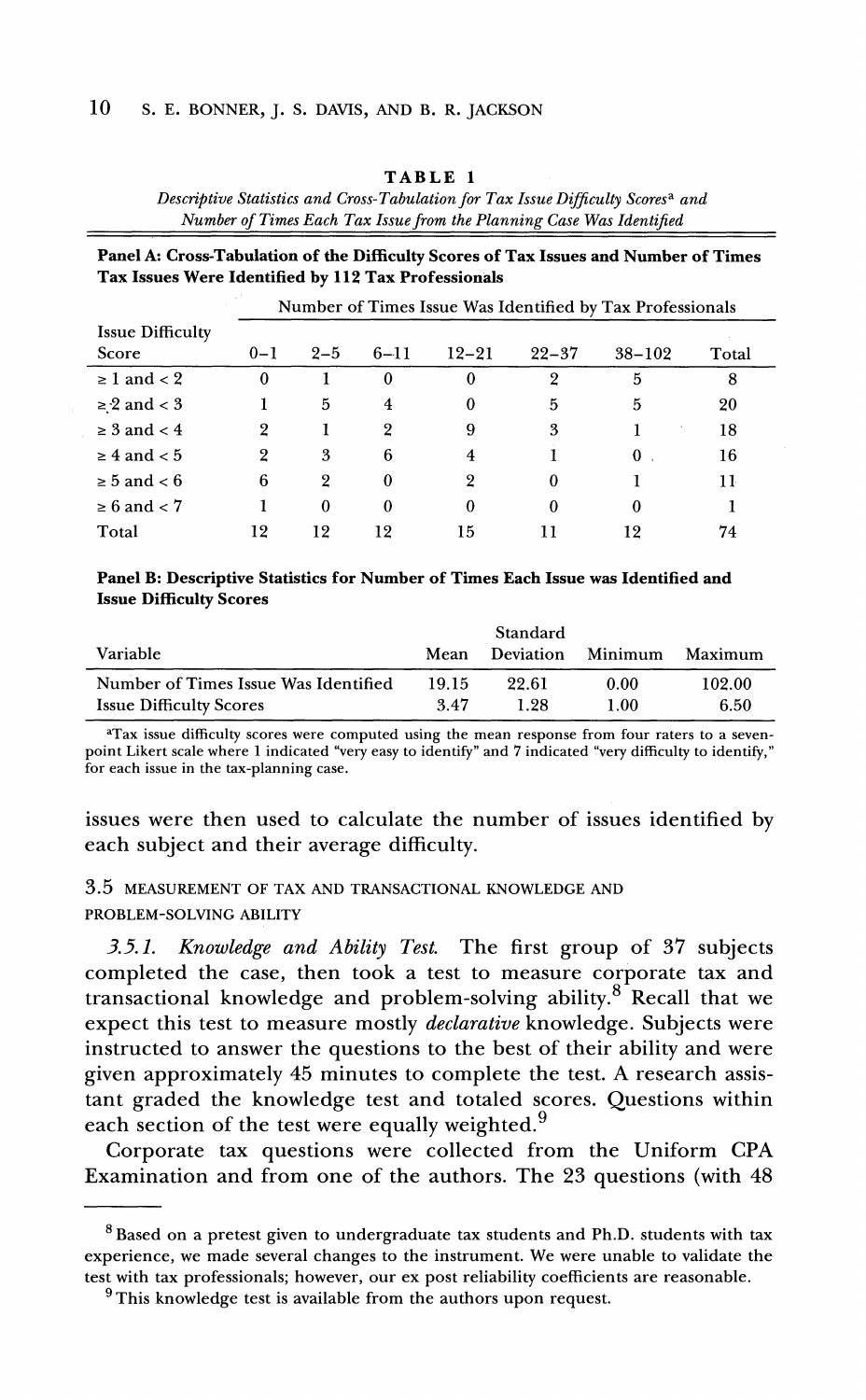$=$ 

| Panel A: Most and Least Often Identified Issues                                                                                 |                                |                     |
|---------------------------------------------------------------------------------------------------------------------------------|--------------------------------|---------------------|
| <b>Issue Description</b>                                                                                                        | Frequency of<br>Identification | Difficulty<br>Score |
| Most Often Identified:                                                                                                          |                                |                     |
| Fifty percent ownership causes each brother to be related<br>to the corporation under $§318$ .                                  | 102                            | 2.75                |
| An individual's passive activity loss carryover is not usable<br>until there is passive activity income or a disposition of the |                                |                     |
| activity. Passive activity income should be sought.                                                                             | 87                             | 1.25                |
| Loan should bear the AFR interest rate to avoid §7872<br>problems.                                                              | 87                             | 1.75                |
| Least Often Identified:                                                                                                         |                                |                     |
| A policy to distinguish between §162 supplies expense and<br>spare parts inventory is desirable.                                | $\Omega$                       | 3.00                |
| There is potential loss of S Corporation election if the<br>§1375 tax is imposed for three years in a row.                      | 0                              | 5.5                 |
| If the subcontracting entity has any qualified real estate<br>construction contracts, it needs to consider the method of        |                                |                     |
| accounting for the contracts.                                                                                                   | $\theta$                       | 5.33                |

**TABLE 2** 

**Panel B: Issues with Highest and Lowest Difficulty Scores** 

| <b>Issue Description</b>                                                                                                                                                               | Frequency of<br>Identification | Difficulty<br>Score |
|----------------------------------------------------------------------------------------------------------------------------------------------------------------------------------------|--------------------------------|---------------------|
| <b>Lowest Difficulty Scores:</b>                                                                                                                                                       |                                |                     |
| A capital loss carryover available to an individual in the<br>case is usable at the rate of \$3,000 per year unless he can<br>generate some capital gain to offset the loss.           | 72                             | 1                   |
| An individual's passive activity loss carryover is not usable<br>until there is passive activity income or a disposition of the<br>activity. Passive activity income should be sought. | 87                             | 1.25                |
| In the formation of a new corporation, property transfers<br>are tax free if the requirements of §351 are met.                                                                         | 4                              | 1.33                |
| <b>Highest Difficulty Scores:</b>                                                                                                                                                      |                                |                     |
| If the corporation is involved in manufacturing, it may<br>need to evaluate its exposure to the ozone depleting                                                                        |                                |                     |
| chemicals tax under §4681.                                                                                                                                                             | 1                              | 6.5                 |
| For a §355 split-up, there must be a corporate business                                                                                                                                |                                |                     |
| purpose.                                                                                                                                                                               | 1                              | 5.75                |
| Debt financing on a stock portfolio can cause a limitation                                                                                                                             |                                |                     |
| on the dividends received deduction under §246A.                                                                                                                                       | $\overline{2}$                 | 5.75                |

**Most and Least Identified Issues and Issues with Highest and Lowest Difficulty Scores**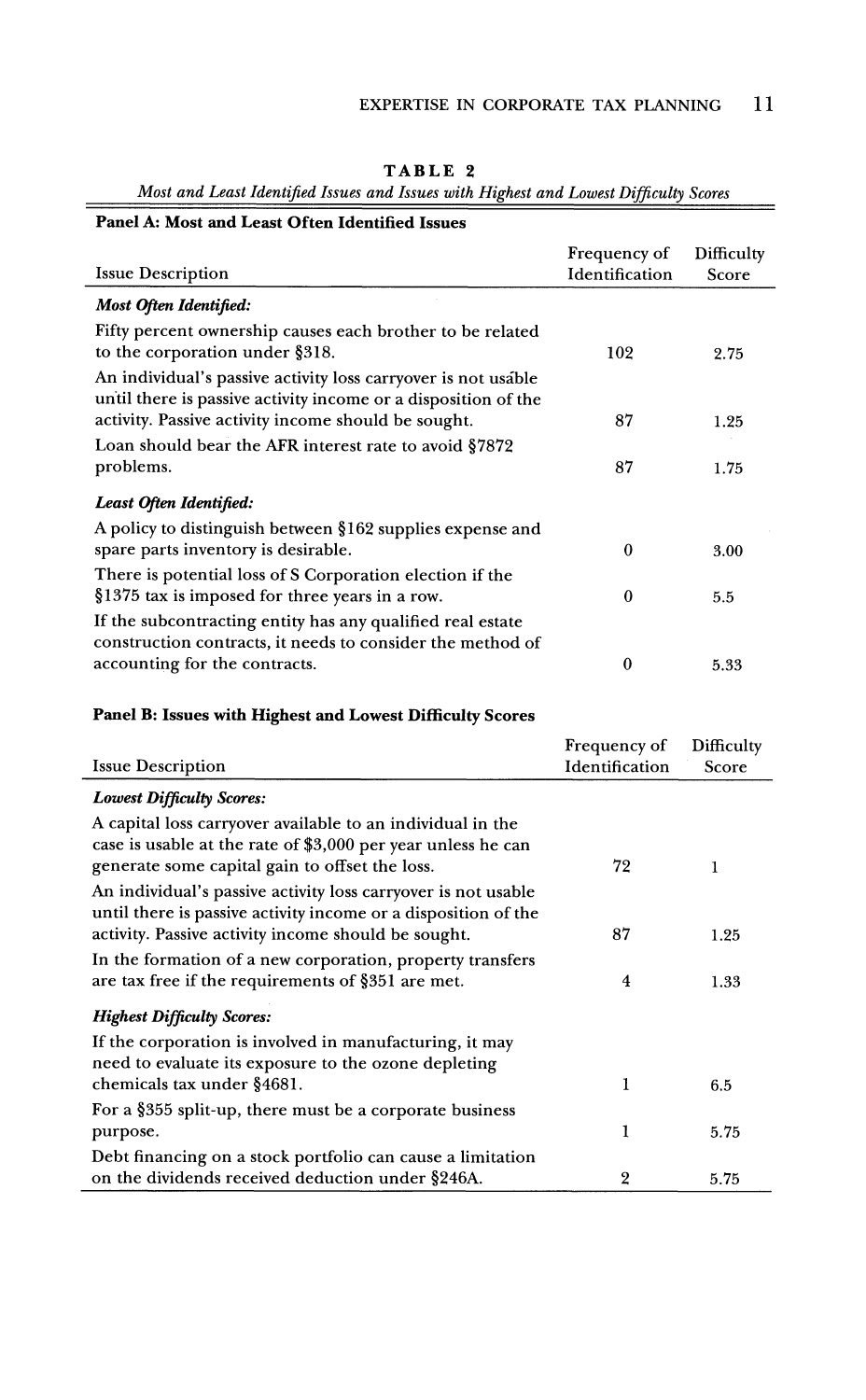**possible answers) covered a variety of topics including tax treatment of transactions such as redemptions and distributions, calculation of corporate taxable income, and the subject matter of well-known court cases addressing corporate tax issues. Reliability (coefficient alpha) for corporate tax knowledge, after dropping three questions, was 0.68.** 

**Corporate transaction questions were developed by an author from articles in the financial press, the Journal of Accountancy, and the Journal of Taxation. Topics covered by these 18 questions included various forms of mergers and reorganizations, financial transactions such as interest-rate swaps, and stock transactions of various sorts. The reliability coefficient for this set of questions was 0.75 (none of the questions was dropped).** 

**Finally, nine problem-solving ability questions, a subset of those used by Bonner and Lewis [1990], came from the 1987-4 Graduate Record Examination. Although these questions were from a well-tested source, we calculated a reliability coefficient because we used a small subset.10 The coefficient, after dropping one question, was 0.63.** 

**All correlations between independent variables were significantly less than one, and ranged from 0.357 for tax knowledge and general problem-solving ability to 0.619 for transaction knowledge and general problem-solving ability. This represents evidence of discriminant validity (see Anderson and Gerbing [1988] and Bagozzi and Phillips [1982]).** 

**3.5.2. Free Recall. The second group of 36 subjects first completed the issue identification case, then spent approximately 20 minutes on a distractor task to clear short-term memory before recalling facts from the case. The distractor task required subjects to make judgments about debt and equity and to list relevant features; the debt-equity issue did not arise in the case.** 

**In recalling facts, subjects were asked to:** 

**List all the facts you can remember about the Central Colorado Leasing and Sales case that you completed a few minutes ago. You should write down all the facts that you can remember, listing one fact per number on the following pages of this booklet. Even if you have doubts about the completeness or importance of your statements, you should include them in the list below.** 

**These instructions are similar to those used by Libby and Trotman [1990]. Subjects were given approximately 15 minutes to complete their free recall. This measure is expected to capture primarily declarative knowledge related to the contents of the case.** 

**Individual facts in the case were listed prior to running the study by one author and validated by a second author and by two corporate tax academics who did not work on the project. Next, one author coded** 

**<sup>10</sup>Time constraints necessitated reducing the length of one part of the knowledge test. Since we were primarily concerned with the effects of tax and transactional knowledge in this first study, we reduced the length of the problem-solving section.**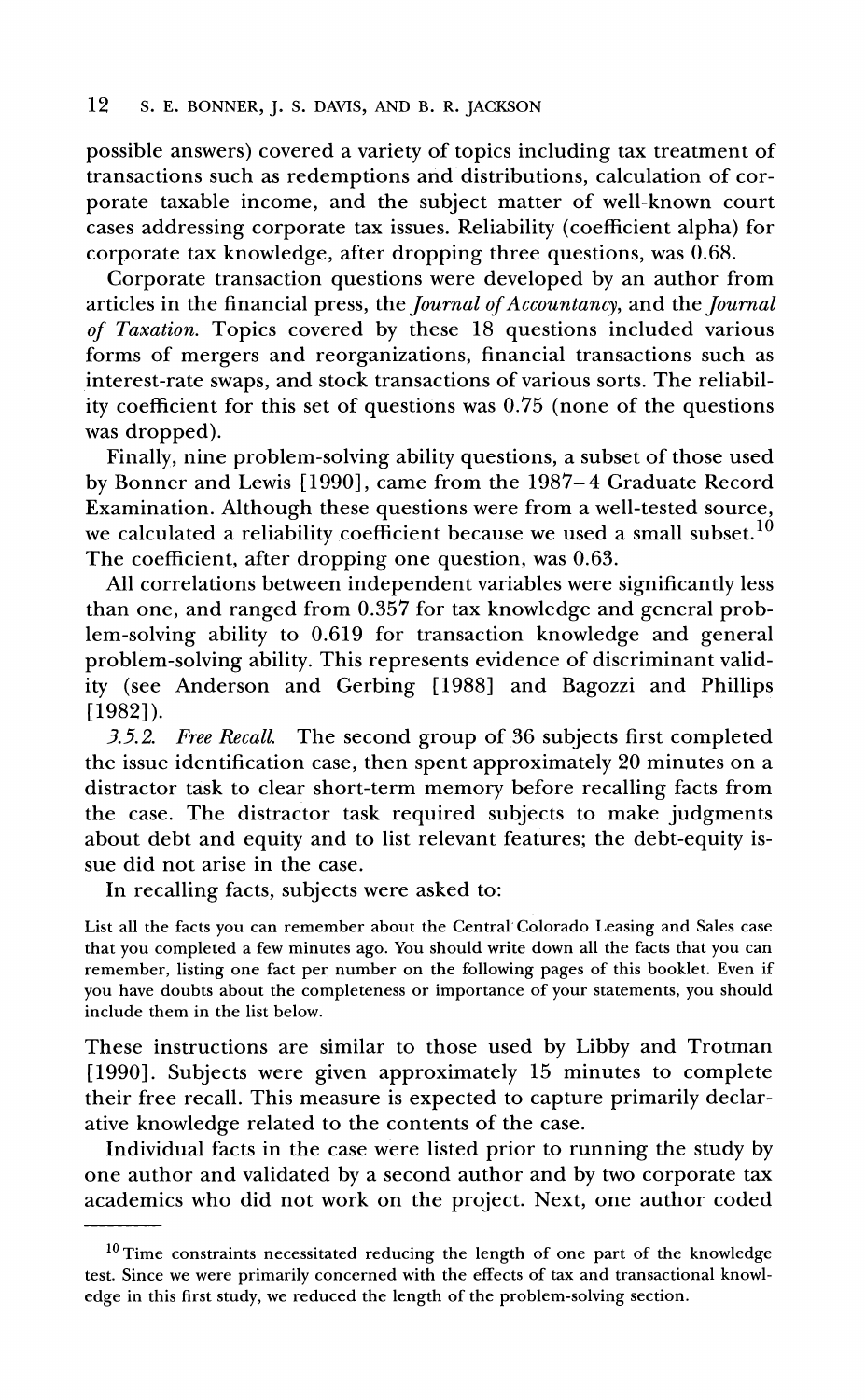**the facts as surface (not pertaining to any tax issues in the case) or structural (relevant for at least one issue). These surface/structure codings were also done independently by a tax professor at another institution. The Kappa coefficient for inter-rater agreement was 0.79, with overall agreement of 90%. Disagreements were resolved with a second author serving as arbitrator.** 

**The discrete facts were used as a solution key for subjects' written recalls by one author and a graduate assistant with extensive tax experience, who acted as independent coders. The Kappa coefficient for coding reliability was 0.79, with overall agreement of 97%. Discrepancies in coding were again resolved with a second author serving as arbitrator. Since the facts in the case related to both tax laws and transactions, structural facts recalled is a joint measure of tax and transactional knowledge stored in long-term memory, as the distractor task prevented rehearsal of the case in short-term memory. The number of surface facts recalled, as expected, had no effect on performance.** 

**3.5.3. Cued Recall. The third group of 39 subjects first thought aloud in response to the following statement: "Please think carefully and name as many corporate transactions as you can. Please be as specific as you possibly can." They were given up to 15 minutes to think aloud, then went on to complete the issue identification case. Their statements were recorded on tape. This task, expected to measure primarily procedural knowledge, was given to subjects prior to the case so that they could not recall transactions unfamiliar to them prior to completing the case. For the first group of subjects (the knowledge test group), there was no information in the case related to the test. The free recall subjects clearly had to complete the case first to recall facts from the case.** 

**The taped recalls were transcribed by a graduate assistant, broken down by meaningful phrases (Ericsson and Simon [1984]), typed, and proofread. Each phrase was coded by one author and a graduate assistant (with an advanced law degree in tax and extensive experience in tax practice) as a corporate transaction, a tax-related intrusion, i.e., a phrase with some relation to tax law or issues, or a nontax intrusion. The Kappa coefficient for reliability on these codings was 0.68, with overall agreement of 80%. Again, discrepancies were resolved in the presence of a second author. The correlation between corporate transactions and tax-related intrusions was -0.295, indicating discriminant validity. Nontax intrusions were excluded from subsequent analysis.** 

**Both the number of transactions and the number of tax intrusions served as the measures of knowledge. Tax intrusions are a measure of tax knowledge because the process of recalling transactions is likely to trigger in memory tax concepts associated with the transactions (Anderson [1990]). The greater the tax knowledge stored along with transactions in memory, the more likely it is that such knowledge will be recalled and intrude on the transactions listing. In other words, the**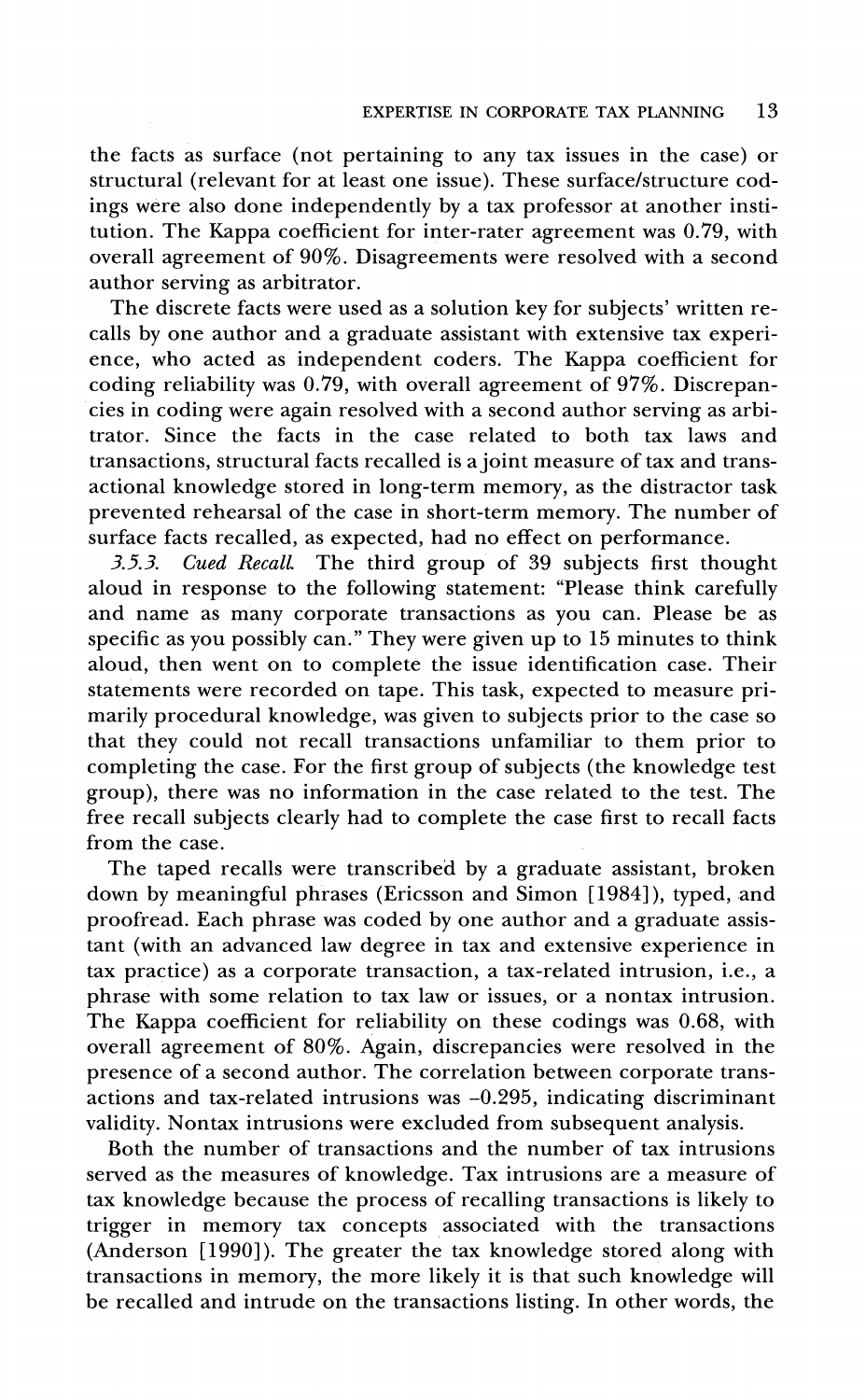**tax intrusions probably occurred because subjects were beginning to or already had integrated their tax and transactional knowledge (all but one subject had these intrusions).** 

#### **3.6 MEASUREMENT OF INSTRUCTION AND PRACTICE VARIABLES**

**Using a questionnaire given to subjects after completing the case and knowledge task, we asked subjects to report the following information: number of university and continuing education courses on corporate tax, percentage of instruction that was case-oriented rather than ruleoriented, number of college degrees possessed, and whether any of the degrees were in tax or law.11 Case-oriented instruction was included as a variable because of its specific emphasis on issue identification. We did not ask about instruction on corporate tax issue identification because we thought subjects would have difficulty recalling contents of specific courses. Because instruction in corporate tax necessarily requires the discussion of corporate transactions, we did not ask subjects specific questions about instruction on corporate transactions.** 

**For general experience, subjects reported their titles and number of years as a tax professional in public accounting. For specialized experiences, we asked subjects to report the percentages of time spent in the past three years doing corporate tax work and tax planning, and**  whether they were currently designated or informal corporate special**ists.2 Again, we did not measure specific experiences with corporate transactions because tax planning is largely composed of transaction structuring. Finally, we used title to proxy for the extent of time doing reviews, since firms indicated to us that managers and partners normally review tax research.** 

**Because we know little about the constructs of "practice" and "instruction," we subjected a correlation matrix of the standardized measures above to an exploratory factor analysis (see Kim and Mueller [1983] and Nunnally [1978]). Using the Kaiser Image Analysis method of extraction with varimax rotation (Kaiser [1963]), we found six factors accounted for most of the variance in the 11 measured variables. The factors, factor loadings, and their proportionate contribution to explained variance are presented in table 3. The reliability of the fac-**

<sup>&</sup>lt;sup>11</sup> One free recall subject did not complete the questionnaire. Accordingly, she was **dropped from all analyses involving instruction and practice variables, which resulted in a sample size of 111 subjects overall and 35 subjects in the free recall group.** 

<sup>&</sup>lt;sup>12</sup> The notion of corporate specialization is very broad and could include specializa**tion in issues faced by small and closely-held corporations as well as specialization in other areas such as mergers and acquisitions.- However, as there is significant overlap across these areas and the corporate specialists in the present study were drawn primarily from small and medium-sized regional and national practices, their specializations are likely to be consistent with our case, which related to a closely-held business.**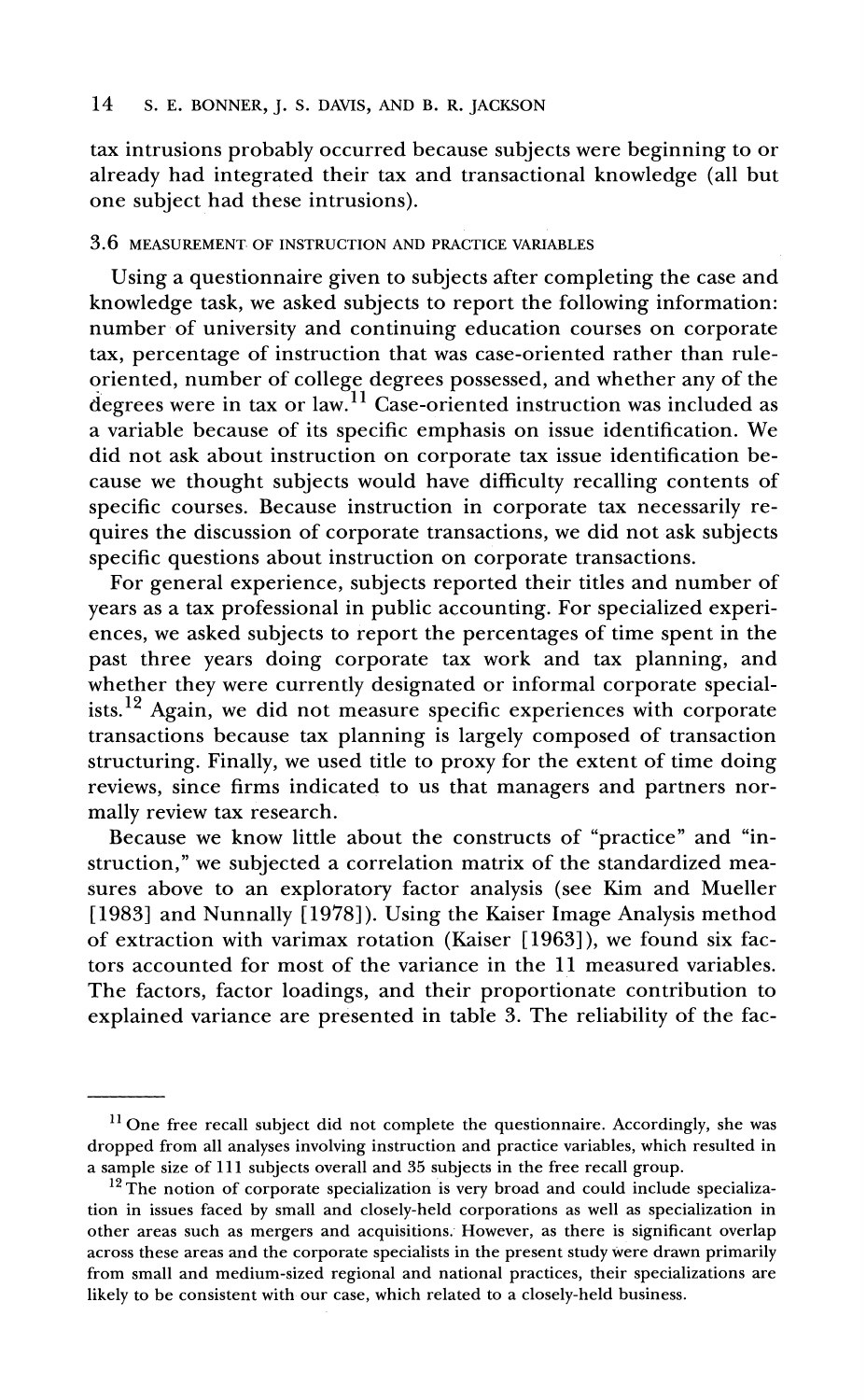**tors ranged from approximately 0.65 to 0.98, with all but factor 6 possessing reliabilities above 0.70. Factor scores were computed to form the independent variables used in the exploratory analysis of the relations between instruction and practice and knowledge.13** 

## **4. Hypothesis Tests and Exploratory Analyses**

**Table 4 presents descriptive statistics for the performance, knowledge, and ability variables for each task in the study and maximum possible scores where applicable. Table 5 presents descriptive statistics for the practice and instruction variables used in the exploratory analysis.** 

#### **4.1 RELATIONS OF KNOWLEDGE AND ABILITY TO PERFORMANCE**

**The knowledge test was used to test hypotheses 1 through 4 regarding the positive relations of tax knowledge, transactional knowledge, general problem-solving ability, and the interaction of the three to the two measures of performance. Using normalized values, i.e., the difference between observed and mean values divided by standard deviation, we regressed the quantity and quality measures of performance on the three scores from the knowledge test.14 The results of the regressions are shown in table 6, panel A. Also shown is the result of a regression of the product of quantity and quality measures on the knowledge test scores, using fractile scores for all variables. With number of issues as the dependent measure, the model finds only tax knowledge to be pos**itively related to performance  $(t = 2.15, p < 0.05)$ . The strength of the **effect is indexed by the difference in squared multiple correlations for the main effects model (0.28) and a reduced model where tax knowledge is omitted (0.18). Thus, the tax knowledge effect accounts for approximately 10% of the variance in quantitative performance. A further test of hypotheses 1 through 3 is provided by the regression employing the product of quantity and quality measures as the dependent variable. Again, our results indicate that only tax knowledge is**  positively related to performance  $(t = 3.48, p < 0.05)$ , accounting for **24% of the variance in combined performance.** 

**With average difficulty scores as the dependent variable, the only variable related to performance is the three-way interaction among tax**  knowledge, transactional knowledge, and problem-solving ability  $(t=$ 1.34,  $p < 0.10$ ). Based on squared multiple correlations in the full **model and a reduced effects model, the interaction explains 6% of the variance in the dependent variable. To examine the nature of the** 

**<sup>13</sup>An alternative approach, using a simple sum of the standardized scores of variables with loadings greater than 0.40 for each factor, yielded results almost identical to the analysis reported herein. For a discussion of the use of factor scores versus factor-related scores, see Kim and Mueller [1983, pp. 70-72].** 

**<sup>14</sup> Except as indicated, for all regressions reported, our specification tests indicated all assumptions required for OLS were met.**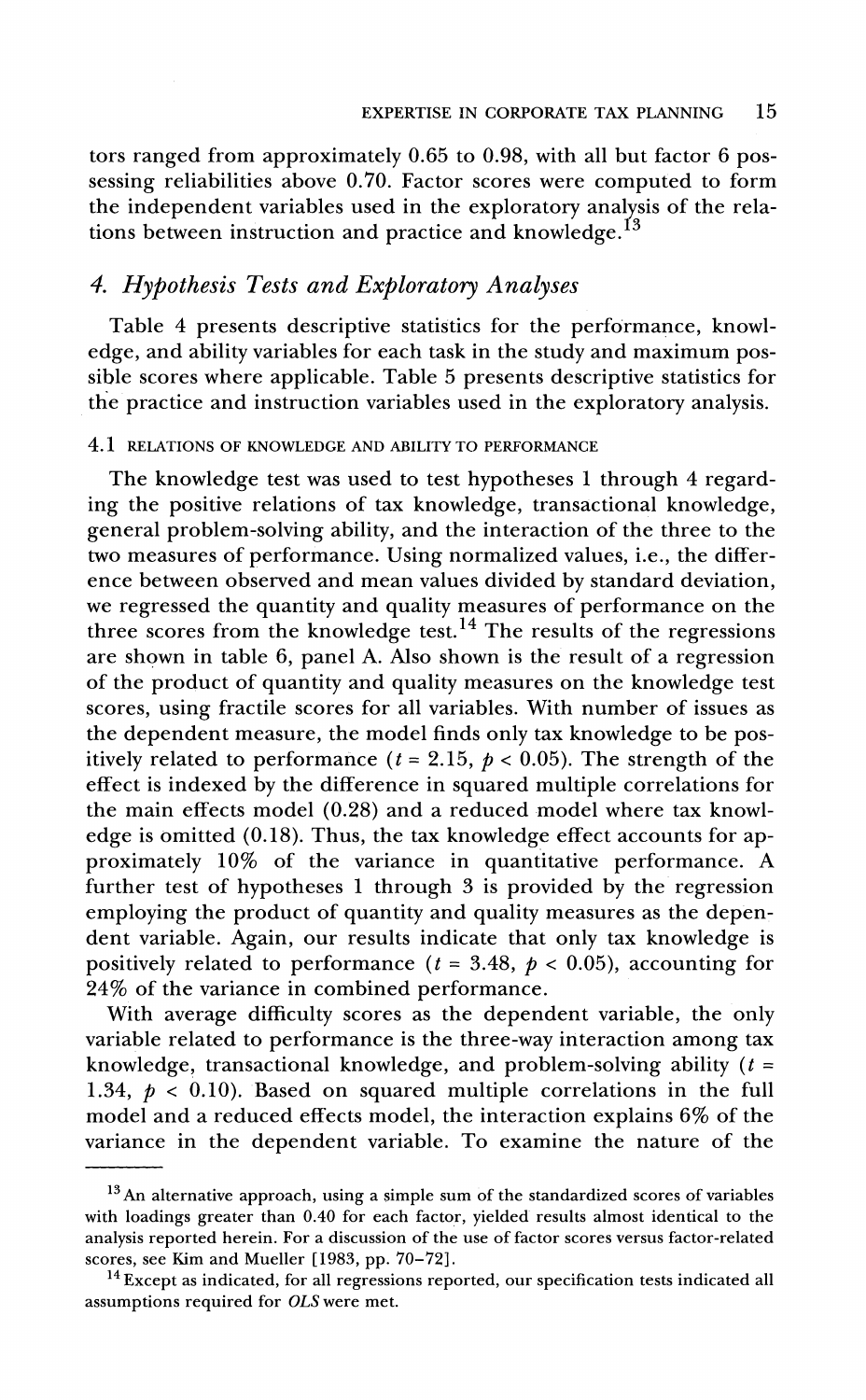| The main successful coclaming to the company of                                                                               |                         |                           | ∑<br>∨                    | Factor Loadings                         |                          |                              |
|-------------------------------------------------------------------------------------------------------------------------------|-------------------------|---------------------------|---------------------------|-----------------------------------------|--------------------------|------------------------------|
| Instruction and Practice Variables                                                                                            | Factor                  | Factor 2                  | Factor 3                  | Factor 4                                | Factor 5                 | G<br>Factor                  |
|                                                                                                                               |                         |                           |                           |                                         |                          |                              |
| Tax Experience (Years)                                                                                                        | 0.94                    | 0.07                      | 0.12                      | $-0.39$                                 | 0.00                     | 0.01                         |
| Performs Reviews                                                                                                              | 0.91                    | $-0.07$                   | $-0.10$                   | 0.09                                    | $-0.07$                  | 0.02                         |
| Title in Firm                                                                                                                 | 0.88                    | 0.02                      | 0.12                      | 0.16                                    | 0.07                     | 0.12                         |
| Number of Nonuniversity Corporate Tax Classes                                                                                 | 0.59                    | $-0.22$                   | $-0.12$                   | 0.08                                    | 0.13                     | 0.62                         |
| Number of College Degrees                                                                                                     | 0.06                    | 0.86                      | $-0.04$                   | 0.04                                    | 0.23                     | 0.00                         |
| Number of University Corporate Tax Classes                                                                                    | $-0.02$                 | 0.47                      | 0.15                      | $-0.09$                                 | 0.14                     | 0.79                         |
| Tax or Law Degree                                                                                                             | $-0.10$                 | 0.86                      | 0.05                      | $-0.03$                                 | $-0.23$                  | 0.20                         |
| Amount of Case-Based Instruction (in %)                                                                                       | 0.03                    | $-0.01$                   | 0.85                      | $-0.08$                                 | 0.18                     | 0.05                         |
| (in % of time spent)<br>Tax-Planning Work (                                                                                   | 0.26                    | 0.17                      | 0.46                      | 0.57                                    | $-0.09$                  | 0.47                         |
| Corporate Specialist                                                                                                          | 0.08                    | $-0.04$                   | $-0.13$                   | 0.88                                    | 0.21                     | $-0.07$                      |
| Corporate Work (in % of time spent)                                                                                           | 0.00                    | 0.04                      | 0.19                      | 0.19                                    | 0.91                     | 0.12                         |
|                                                                                                                               |                         |                           |                           |                                         |                          |                              |
| Proportionate Variance Contribution                                                                                           | 0.31                    | 0.19                      | 0.12                      | 0.13                                    | 0.11                     | 0.14                         |
| Factor Designations                                                                                                           | Tax Practice<br>Time in | Instruction<br>University | Case-Based<br>Instruction | Tax-Planning<br>Experience<br>Corporate | Client Base<br>Corporate | Tax Instruction<br>Corporate |
| Note: Only boldfaced loadings were used when constructing factor-related scores for instruction and practice factor variables |                         |                           |                           |                                         |                          |                              |

**te** 

**16 S. E. BONNER, J. S. DAVIS, AND B. R. JACKSON**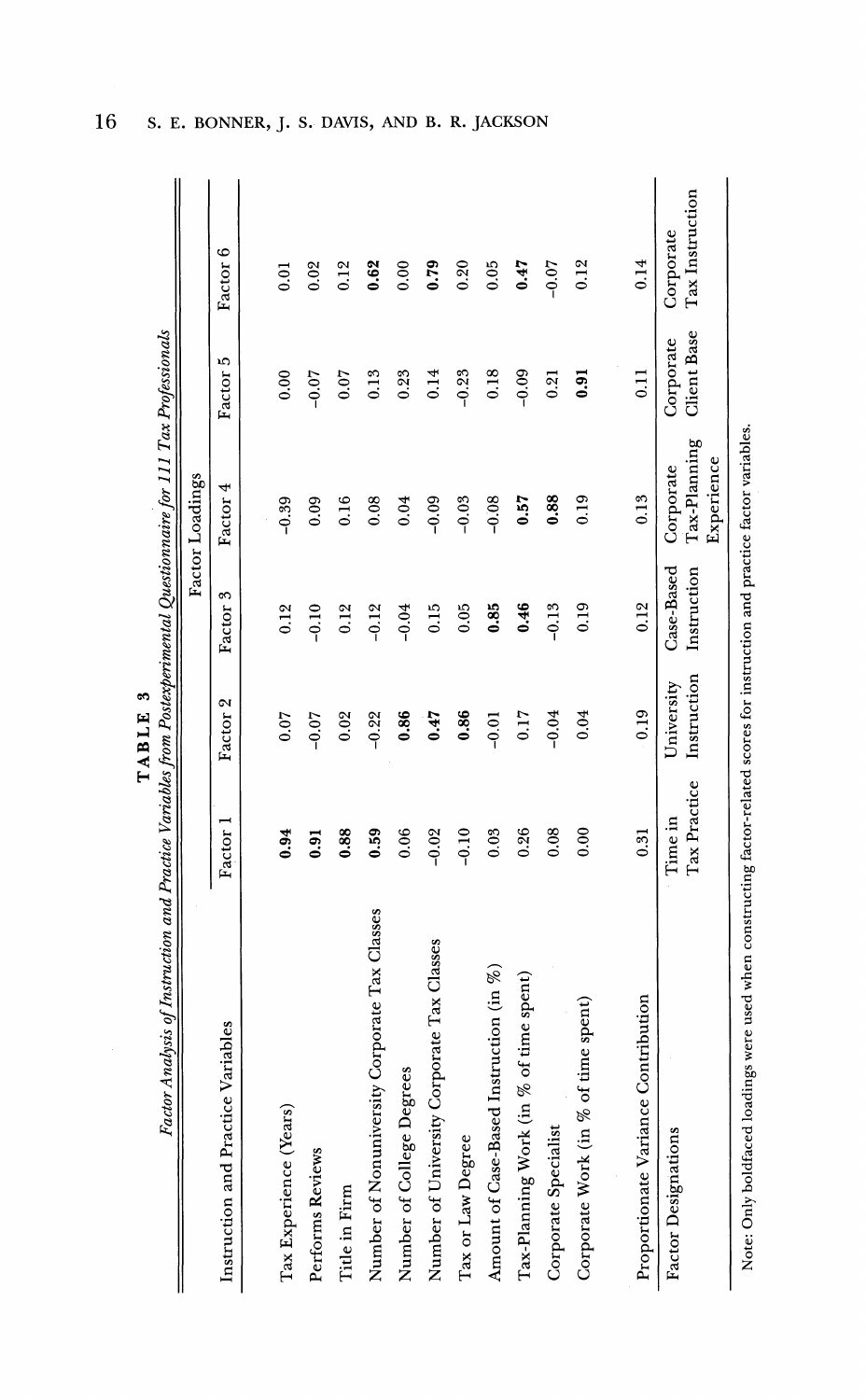| Recall Task                  |                  |       |           |       |       |          |  |
|------------------------------|------------------|-------|-----------|-------|-------|----------|--|
| Knowledge and Ability        |                  |       | Standard  |       |       | Maximum  |  |
| Variables                    | $\boldsymbol{n}$ | Mean  | Deviation | Min.  | Max.  | Possible |  |
| Tax Knowledge Score          | 37               | 26.47 | 4.58      | 18.00 | 37.00 | 48.00    |  |
| Transaction                  |                  |       |           |       |       |          |  |
| <b>Knowledge Score</b>       | 37               | 5.71  | 2.82      | 0.00  | 10.50 | 18.00    |  |
| General Problem-             |                  |       |           |       |       |          |  |
| <b>Solving Score</b>         | 37               | 4.28  | 1.98      | 0.00  | 7.00  | 8.00     |  |
| Number of Structure          |                  |       |           |       |       |          |  |
| <b>Facts Recalled</b>        | 36               | 27.62 | 12.89     | 4.00  | 52.00 | 127.00   |  |
| Number of                    |                  |       |           |       |       |          |  |
| <b>Transactions Recalled</b> | 39               | 18.38 | 11.60     | 0.00  | 47.00 | NA       |  |
| Number of Tax                |                  |       |           |       |       |          |  |
| Intrusions Recalled          | 39               | 11.19 | 13.00     | 0.00  | 61.00 | NA       |  |
|                              |                  |       |           |       |       |          |  |

TABLE 4

**Descriptive Statistics for Expertise and Knowledge/Ability Variables for 112 Tax Professionals** Panel A: Knowledge and Ability Variables from the Knowledge Test, Free Recall Task, and Cued

#### Panel B: Expertise Variables from the Issue Identification Case (by Group and Overall)

l,

|                                       |                  |       | Standard  |      |       | Maximum   |
|---------------------------------------|------------------|-------|-----------|------|-------|-----------|
| <b>Expertise Variables</b>            | $\boldsymbol{n}$ | Mean  | Deviation | Min. | Max.  | Possible  |
| Number of Issues Identified:          |                  |       |           |      |       |           |
| <b>Knowledge Test Group</b>           | 37               | 12.06 | 3.82      | 6.00 | 19.00 | 74.00     |
| Free Recall Group                     | 36               | 12.43 | 5.48      | 4.00 | 27.00 | 74.00     |
| Cued Recall Group                     | 39               | 13.65 | 5.52      | 4.00 | 31.00 | 74.00     |
| All Groups Combined                   | 112              | 12.60 | 5.00      | 4.00 | 31.00 | 74.00     |
| Mean Difficulty of Issues Identified: |                  |       |           |      |       |           |
| Knowledge Test Group                  | 37               | 2.54  | 0.25      | 2.06 | 3.17  | <b>NA</b> |
| Free Recall Group                     | 36               | 2.68  | 0.41      | 1.83 | 3.68  | <b>NA</b> |
| <b>Cued Recall Group</b>              | 39               | 2.75  | 0.30      | 2.07 | 3.38  | <b>NA</b> |
| All Groups Combined                   | 112              | 2.65  | 0.33      | 1.83 | 3.68  | <b>NA</b> |
| Combined Performance: <sup>a</sup>    |                  |       |           |      |       |           |
| Knowledge Test Group                  | 37               | 0.21  | 0.19      | 0.00 | 0.71  | 1.00      |
| Free Recall Group                     | 36               | 0.19  | 0.17      | 0.00 | 0.76  | 1.00      |
| <b>Cued Recall Group</b>              | 39               | 0.20  | 0.15      | 0.00 | 0.71  | 1.00      |
| All Groups Combined                   | 112              | 0.20  | 0.17      | 0.00 | 0.76  | 1.00      |

<sup>a</sup>The combined performance expertise variable is the product of the number of tax issues identified and the mean difficulty of issues identified, each standardized to the (0, 1) interval using fractiles.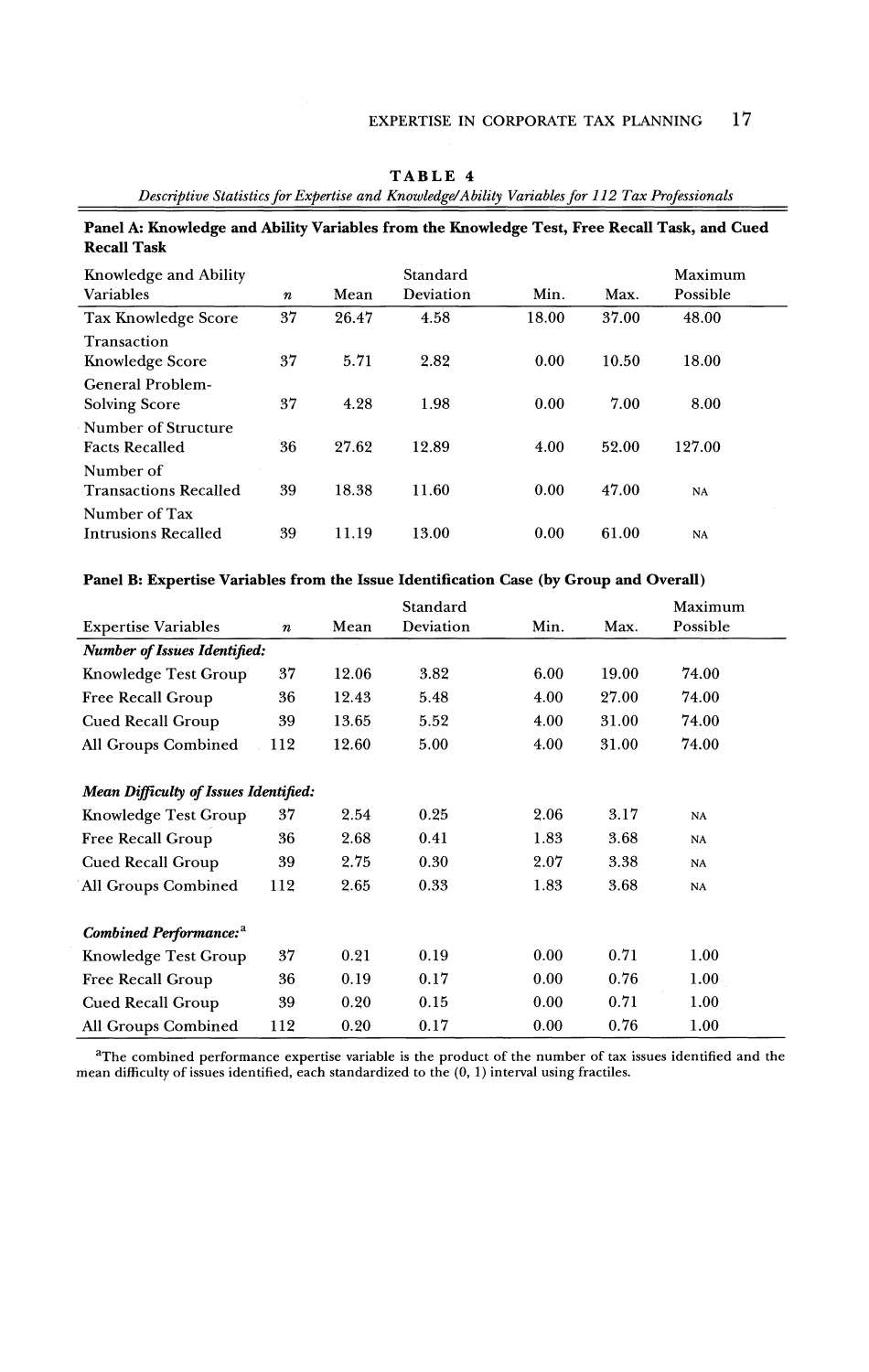| <br>TABLE 5 |
|-------------|
|-------------|

| Panel A: Descriptive Statistics for Instruction Variables, by Group and Overall |                      |                 |                 |           |               |         |
|---------------------------------------------------------------------------------|----------------------|-----------------|-----------------|-----------|---------------|---------|
|                                                                                 |                      |                 | Mean            | Standard  |               |         |
| Variable                                                                        | Group                | u               | Percentage      | Deviation | Minimum       | Maximum |
| Number of University Corporate Tax                                              |                      |                 |                 |           |               |         |
| Classes                                                                         | Knowledge Test Group | 37              | 1.52            | 1.25      | 0.00          | 6.00    |
|                                                                                 | Free Recall Group    | 35              | 1.56            | 1.02      | 0.00          | 5.00    |
|                                                                                 | Cued Recall Group    | 39              | 1.22            | 1.16      | 0.00          | 5.00    |
|                                                                                 | All Groups Combined  | $\Xi$           | 1.44            | 1.15      | 0.00          | 6.00    |
| Number of Nonuniversity Corporate Tax                                           |                      |                 |                 |           |               |         |
| Classes                                                                         | Knowledge Test Group | 57              | 8.30            | 9.41      | 0.00          | 40.00   |
|                                                                                 | Free Recall Group    | 35              | 4.52            | 6.12      | 0.00          | 30.00   |
|                                                                                 | Cued Recall Group    | 39              | 5.92            | 7.43      | 0.00          | 30.00   |
|                                                                                 | All Groups Combined  | $\Xi$           | 6.23            | 7.84      | 0.00          | 40.00   |
|                                                                                 |                      |                 |                 |           |               |         |
| Amount of Case-Based Instruction (%)                                            | Knowledge Test Group | 57              | 28.31           | 26.52     | 0.00          | 75.00   |
|                                                                                 | Free Recall Group    | 35              | 24.21           | 25.33     | 0.00          | 100.00  |
|                                                                                 | Cued Recall Group    | 39              | 26.05           | 26.61     | 0.00          | 90.00   |
|                                                                                 | All Groups Combined  | $\overline{11}$ | 26.24           | 26.00     | 0.00          | 100.00  |
| Number of College Degrees                                                       | Knowledge Test Group | 37              | 1.38            | 0.55      | 00.1          | 3.00    |
|                                                                                 | Free Recall Group    | 35              | 1.49            | 0.57      | 0.001         | 3.00    |
|                                                                                 | Cued Recall Group    | 39              | 1.46            | 0.60      | 1.00          | 3.00    |
|                                                                                 | All Groups Combined  | $\Xi$           | 1.44            | 0.32      | $\frac{8}{1}$ | 3.00    |
| Percentage Holding a Tax or Law Degree                                          | Knowledge Test Group | 37              |                 |           |               |         |
|                                                                                 | Free Recall Group    | 35              | 14              |           |               |         |
|                                                                                 | Cued Recall Group    | 39              | $\overline{21}$ |           |               |         |
|                                                                                 | All Groups Combined  | $\overline{11}$ | $\overline{15}$ |           |               |         |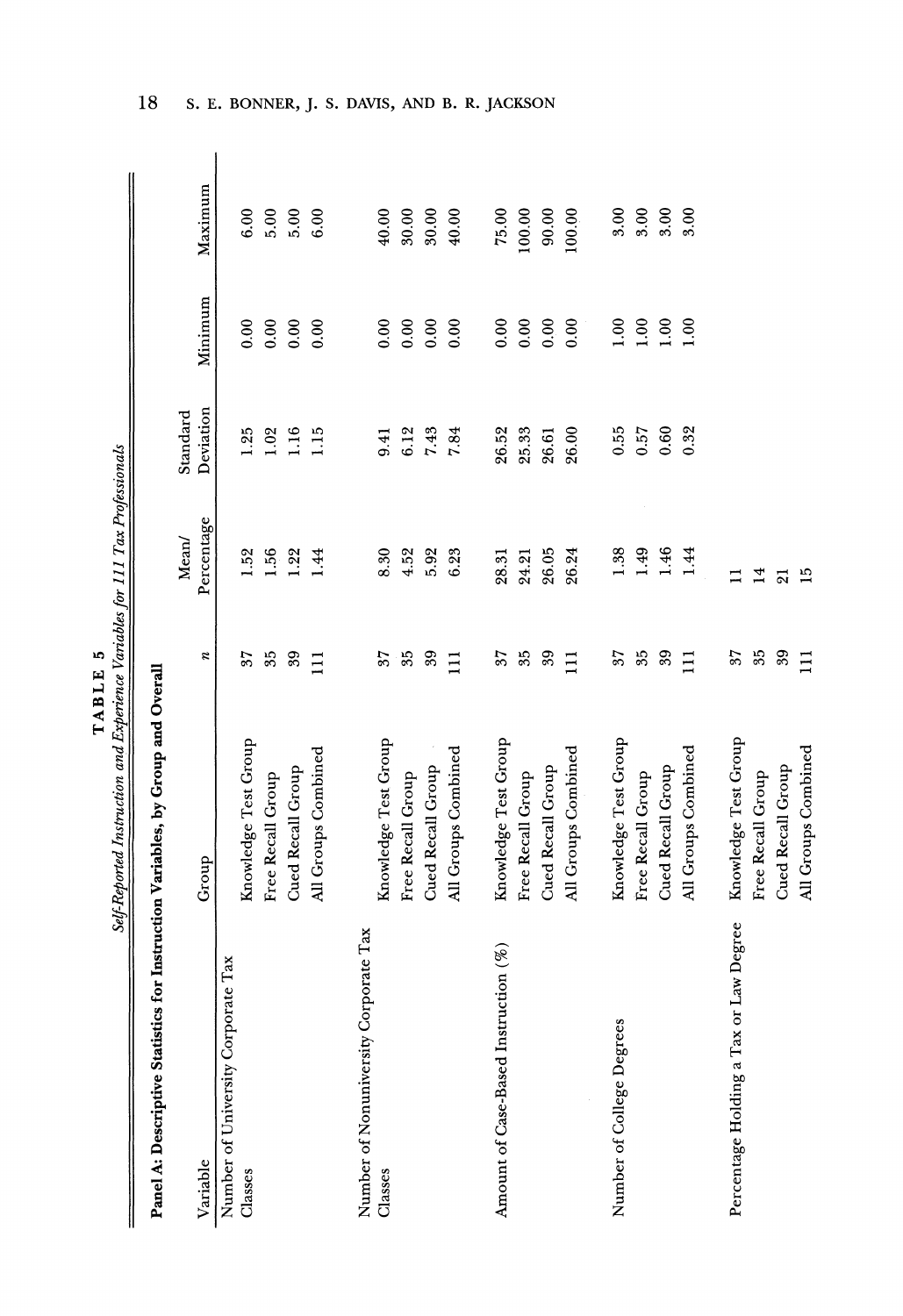| Panel B: Descriptive Statistics for Practice Variables, by Group and Overall |                            |               |       |                 |                            |         |         |
|------------------------------------------------------------------------------|----------------------------|---------------|-------|-----------------|----------------------------|---------|---------|
|                                                                              |                            |               |       | Mean            | Standard                   |         |         |
| Variable                                                                     | Group                      |               | z     | Percentage      | Deviation                  | Minimum | Maximum |
| Tax Experience (in years)                                                    | Knowledge Test Group       |               | 57    | 6.57            | 6.82                       | 0.50    | 33.00   |
|                                                                              | Free Recall Group          |               | 35    | 4.00            | 3.47                       | 0.50    | 13.00   |
|                                                                              | Cued Recall Group          |               | 59    | 4.24            | 3.74                       | 0.50    | 15.00   |
|                                                                              | All Groups Combined        |               | Ξ     | 4.97            | 2.18                       | 0.50    | 33.00   |
| Corporate Tax Work (in % of time spent)                                      | Knowledge Test Group       |               | 57    | 41.35           | 22.29                      | 5.00    | 80.00   |
|                                                                              | Free Recall Group          |               | 35    | 31.62           | 21.73                      | 0.00    | 90.00   |
|                                                                              | Cued Recall Group          |               | 39    | 35.64           | 22.55                      | 0.00    | 100.00  |
|                                                                              | All Groups Combined        |               | $\Xi$ | 36.32           | 22.36                      | 0.00    | 100.00  |
| time spent)<br>Tax-Planning Work (in % of                                    | Knowledge Test Group       |               | 57    | 22.23           | 29.55                      | 0.00    | 100.00  |
|                                                                              | Free Recall Group          |               | 35    | 12.07           | 15.50                      | 0.00    | 90.00   |
|                                                                              | Cued Recall Group          |               | 39    | 13.90           | 16.34                      | 0.00    | 70.00   |
|                                                                              | All Groups Combined        |               | $\Xi$ | 16.16           | 21.81                      | 0.00    | 100.00  |
| Percentage of Sample Who Are Corporate<br>Tax Specialists                    | Knowledge Test Group       |               | 57    | 27              |                            |         |         |
|                                                                              | Free Recall Group          |               | 35    | ၹ               |                            |         |         |
|                                                                              | Cued Recall Group          |               | 39    | $\overline{18}$ |                            |         |         |
|                                                                              | All Groups Combined        |               | $\Xi$ | $\overline{16}$ |                            |         |         |
| Panel C: Title in Firm Frequencies, by Group and Overall                     |                            |               |       |                 |                            |         |         |
| Group                                                                        | Staff                      | Senior        |       | Manager         | Partner                    | Missing | Total   |
| Knowledge Test Group                                                         | $\infty$                   |               |       | 6               | $\overline{12}$            | 0       | 57      |
| Free Recall Group                                                            | $\mathbf{I}$               | ${}^{\infty}$ |       | ⋍               | S                          | N       | 35      |
| Cued Recall Group                                                            | $\Box$                     | 15            |       | $\circ$         | ı0                         | $\sim$  | 39      |
| All Groups Combined                                                          | $\boldsymbol{\mathcal{S}}$ | 34            |       | 23              | $\boldsymbol{\mathcal{Q}}$ | 4       | Ξ       |

19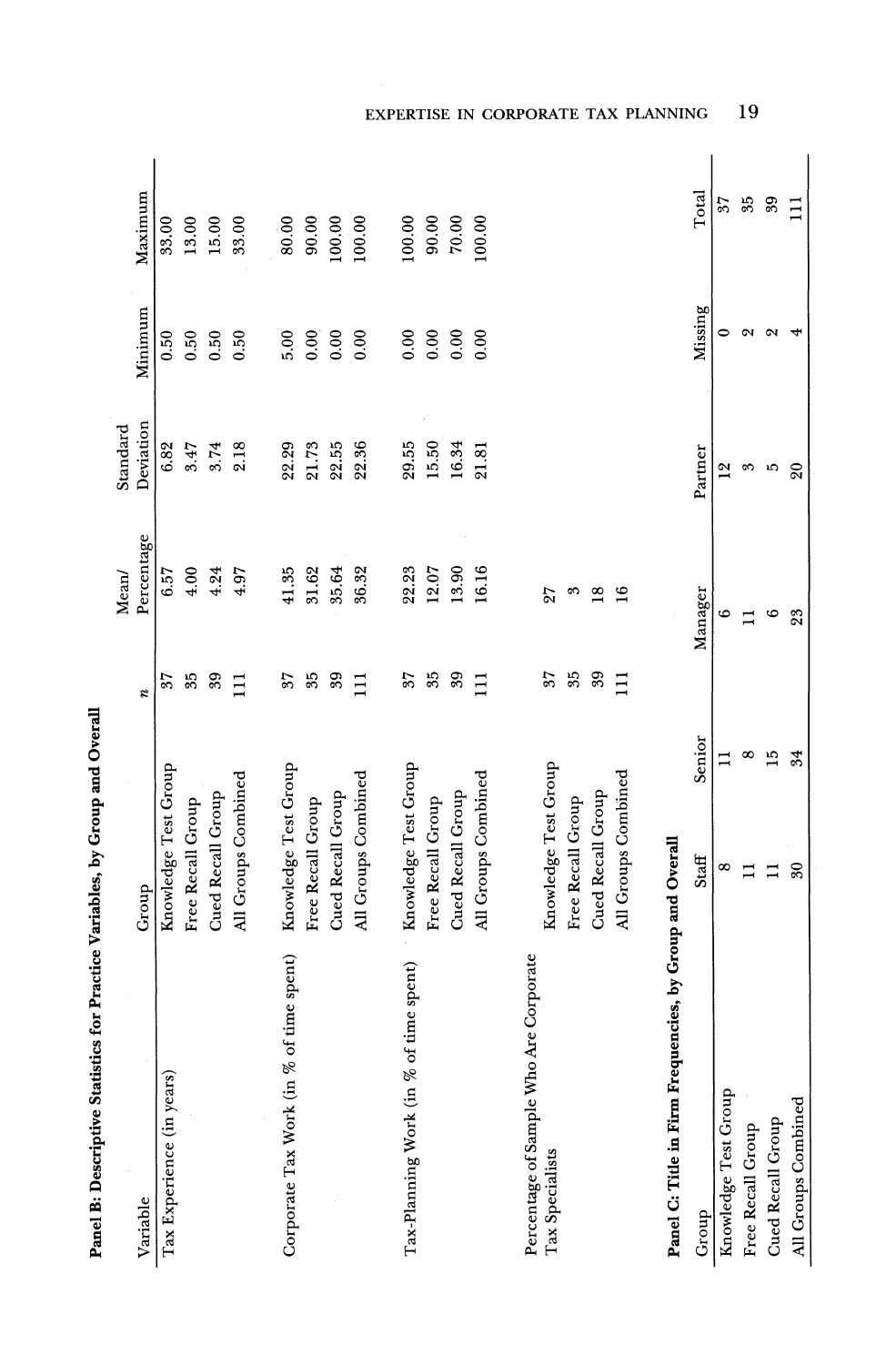#### **TABLE 6**

**Regressions of Performance Measures from the Issue Identification Case on Knowledge and Problem-Solving Ability Variables from the Knowledge Test, Free Recall Task, and Cued Recall Task** 

## **Coefficients (t statistics) for Regression Models, by Performance Measure**  Knowledge and Problem-Solving Mumber of Difficulty Combined **Ability Variable Issues Score Performance Tax Knowledge (tax) 0.38 0.30 0.44**   $(2.15)$ <sup>\*\*</sup>  $(1.30)$   $(3.48)$ <sup>\*\*</sup> **Transactional Knowledge (tran) 0.24 -0.18 0.05**   $(1.14)$   $(-0.70)$   $(0.39)$ **Problem-Solving Ability (gps)**  $-0.05$   $-0.25$   $-0.01$  $(0.19)$   $(-0.85)$   $(0.12)$ **tax \* tran 0.36**   $(1.11)$  $\tan x * gps$   $-0.28$ **(-1.06)**   $\text{tran} * \text{gps}$   $-0.19$ **(-0.84) tax \* tran \* gps 0.33 (1.34)\* R2 0.28 0.22 0.32**

#### **Panel A: Regressions for 37 Tax Professionals in the Knowledge Test Group**

#### **Panel B: Regressions for 36 Tax Professionals in the Free Recall Group**

|                                  | Coefficients ( <i>t</i> statistics) for Regression<br>Models, by Performance Measure |             |             |  |
|----------------------------------|--------------------------------------------------------------------------------------|-------------|-------------|--|
|                                  | Number of                                                                            | Difficulty  | Combined    |  |
| Knowledge Variable               | Issues                                                                               | Score       | Performance |  |
| <b>Structural Facts Recalled</b> | $-0.31$                                                                              | 0.16        | 0.04        |  |
|                                  | $(-0.33)$                                                                            | $(2.45)$ ** | (0.37)      |  |
| $R^2$                            | 0.00                                                                                 | 0.15        | 0.00        |  |

#### **Panel C: Regressions for 39 Tax Professionals in the Cued Recall Group**

|                              | Coefficients ( <i>t</i> statistics) for Regression<br>Models, by Performance Measure |                            |                         |  |  |
|------------------------------|--------------------------------------------------------------------------------------|----------------------------|-------------------------|--|--|
| Knowledge Variable           | Number of<br>Issues                                                                  | Difficulty<br><b>Score</b> | Combined<br>Performance |  |  |
| Tax Intrusions (ti)          | 0.18                                                                                 | 0.68                       | 0.23                    |  |  |
|                              | (1.04)                                                                               | $(3.66)$ **                | $(1.93)*$               |  |  |
| Transactions Recalled (tran) | 0.17                                                                                 | 0.31                       | 0.20                    |  |  |
|                              | (0.95)                                                                               | $(2.04)*$                  | $(1.94)*$               |  |  |
| $tran * ti$                  |                                                                                      | 0.51                       |                         |  |  |
|                              |                                                                                      | $(2.72)*$                  |                         |  |  |
| $R^2$                        | 0.04                                                                                 | 0.32                       | 0.10                    |  |  |

 $* = p < 0.10$ .

 $** = p < 0.05$ .

**All regressions displayed in the above tables use normalized (z) scores for all variables except for the combined performance regressions, which use fractile scores.**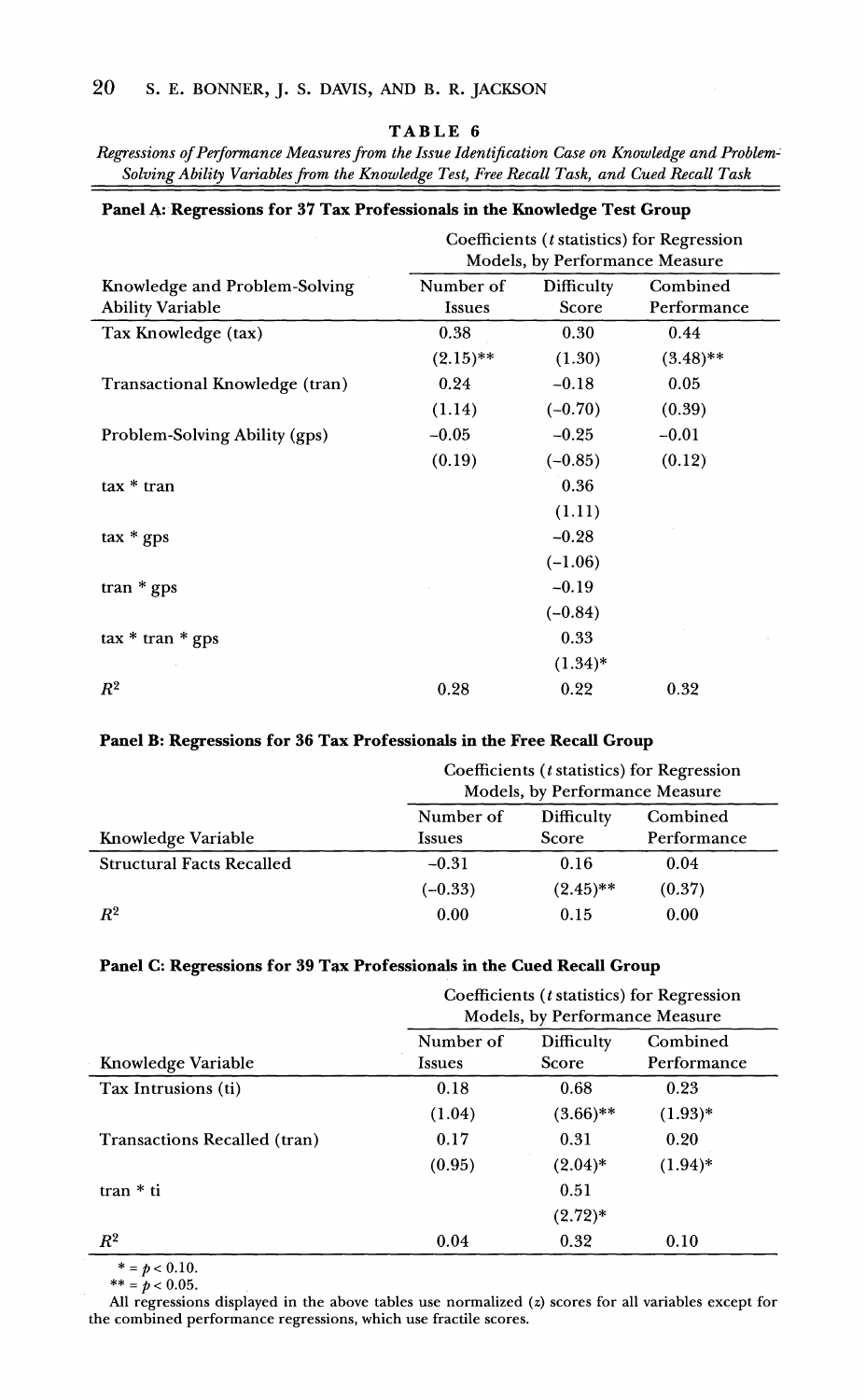**interaction, product term analysis (see Jaccard, Turrisi, and Wan [1990]) was employed.'5 This analysis calculates the effect of one independent variable on the dependent variable at a given level of the other two independent variables. Results indicate that tax knowledge**  has a positive effect  $(t = 2.06, p < 0.10$ , using a Bonferroni-corrected al**pha) on qualitative performance only at high levels (i.e., one standard deviation above the mean) of general problem-solving ability and transactional knowledge. Furthermore, general problem-solving ability**  has a positive effect  $(t = 2.33, p < 0.10,$  with a Bonferonni-corrected **alpha) on qualitative performance only at low levels (one standard deviation below the mean) of tax and transactional knowledge. Transactional knowledge was not observed to have an effect at any level of general problem-solving ability and tax knowledge.** 

**Thus, for the number of issues identified and the combined measure, tax knowledge has an average positive relation with performance, which supports hypothesis 1. No main effect for transactional knowledge or for problem-solving ability is found, which fails to support hypotheses 2 and 3. In contrast, for average difficulty scores, the three-way interaction hypothesized by H4 is the only variable related to performance. The form of the interaction suggests that problem-solving ability helps performance only at low levels of knowledge. Consistent with the notion of integrated knowledge underlying hypothesis 4, additional tax knowledge is helpful at higher levels of transactional knowledge and ability.** 

**A joint test of hypotheses 1 and 2 was provided using normalized data gathered in the free recall task. For this test, we regressed performance, using normalized (fractile score) variables for the quantity and quality (combined) analyses on the normalized number (fractile score) of structural facts recalled (a measure of corporate tax and transactional knowledge together). As can be seen in table 6, panel B, with number of issues or combined measure as the dependent variable, the number of structural facts recalled was not related to performance (F =**  0.11, and  $F = 0.14$ , respectively), which fails to support hypotheses 1 **and 2. However, when the difficulty score is used as the dependent variable, the number of structural facts is significantly related to per**formance  $(F = 6.00, p < 0.05)$ , which indirectly provides support for **hypothesis 4 (since both types of knowledge are included in the structural facts measure).** 

**The think-aloud responses to the cued recall question provided additional tests of hypotheses 1, 2, and 4. We regressed performance** 

**<sup>15</sup> Product-term analysis specifies the nature of bilinear interaction effects by assuming fixed values for all but one independent variable in a full effects model. Other variables are typically set at three values: one standard deviation below the mean, the mean, and one standard deviation above the mean. The slope of the resulting linear equation is then subjected to a statistical test.**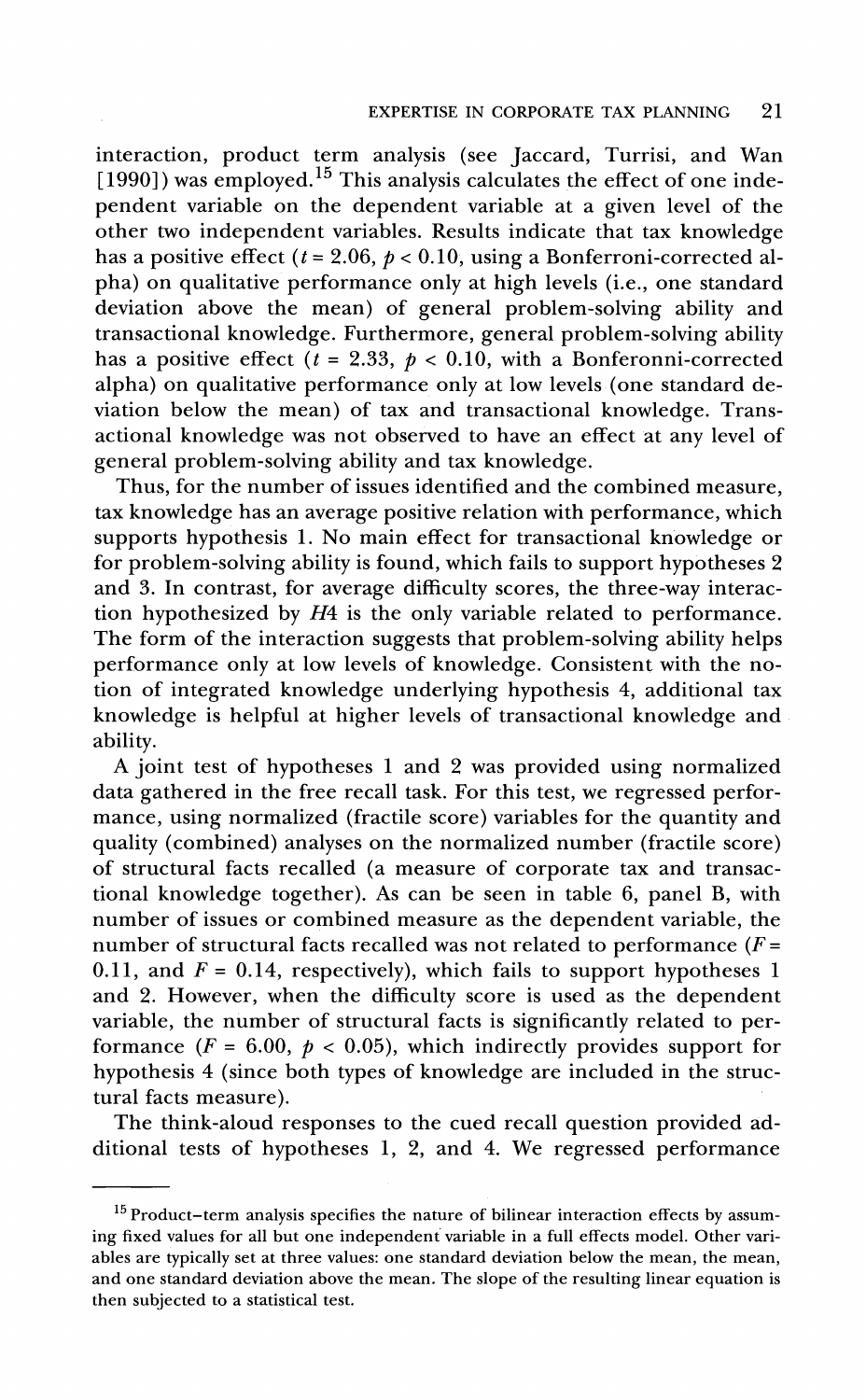**measures on the number of correct corporate transactions recalled (a measure of transactional knowledge), the number of tax intrusions (a measure of tax knowledge), and their interaction. Again, all variables were normalized for quantity and quality regressions, while fractile scores were used in the combined performance regression. With number of issues (quantity) as the performance measure, results in table 6, panel C show that neither variable is related to performance. However, the combined score indicates that both tax and transactional knowledge are significantly related to performance**  $(t = 1.93, p < 0.10,$  **and**  $t =$ 1.94,  $p < 0.10$ , respectively), and each explains 5% of the variance.

**With the difficulty score as a performance measure, the predicted interaction is related to performance (** $t = 2.72$ **,**  $p < 0.05$ **) and explains 18% of the variance.16 The results of a product term analysis to investigate the nature of the interaction show no significant effect for transactions recalled on the difficulty score at a low tax intrusion value. However, at medium and high values of tax intrusions, an increasingly significant positive effect is observed, using a Bonferroni-corrected alpha** ( $t = 2.04$ ,  $p < 0.10$ ; and  $t = 3.31$ ,  $p < 0.05$ , respectively).

**Thus, all three hypotheses are at least partially supported with cued recall measures of knowledge. The combined measure of performance was related to both tax and transactional knowledge, and the difficulty performance measure was related to the interaction of tax and transactional knowledge. Finally, the form of the interaction suggests that additional transactional knowledge aids performance once there is a medium amount of tax knowledge, consistent with earlier research.** 

**Our results regarding the link between knowledge and performance provide some limited evidence of a main effect of tax knowledge on the number of issues identified and main effects for both tax and transactional knowledge on combined performance. These results differ across knowledge measurement methods, probably because the knowledge test and free recall methods tend to reflect declarative knowledge while the cued recall method reflects procedural knowledge. Also, the free recall knowledge measure reflected both tax and transactional knowledge. The lack of results in the free recall task probably reflects two factors: (1) transactional information dominated tax information in the case, and (2) the recall measure is a narrower measure of knowledge than that from the knowledge test. Based on the first factor, these results would be consistent with the finding from the other two methods that transactional knowledge is not related to the number of issues identified. Problem-solving ability also appears not to play a role. Thus, declarative tax knowledge appears to be an important factor allowing tax professionals to identify a large number of tax issues.** 

**<sup>16</sup>The regression using the average difficulty score contained a violation of the homoscedasticity assumption, so the results reported are from a regression using White's [1980] heteroscedastistic-consistent standard errors.**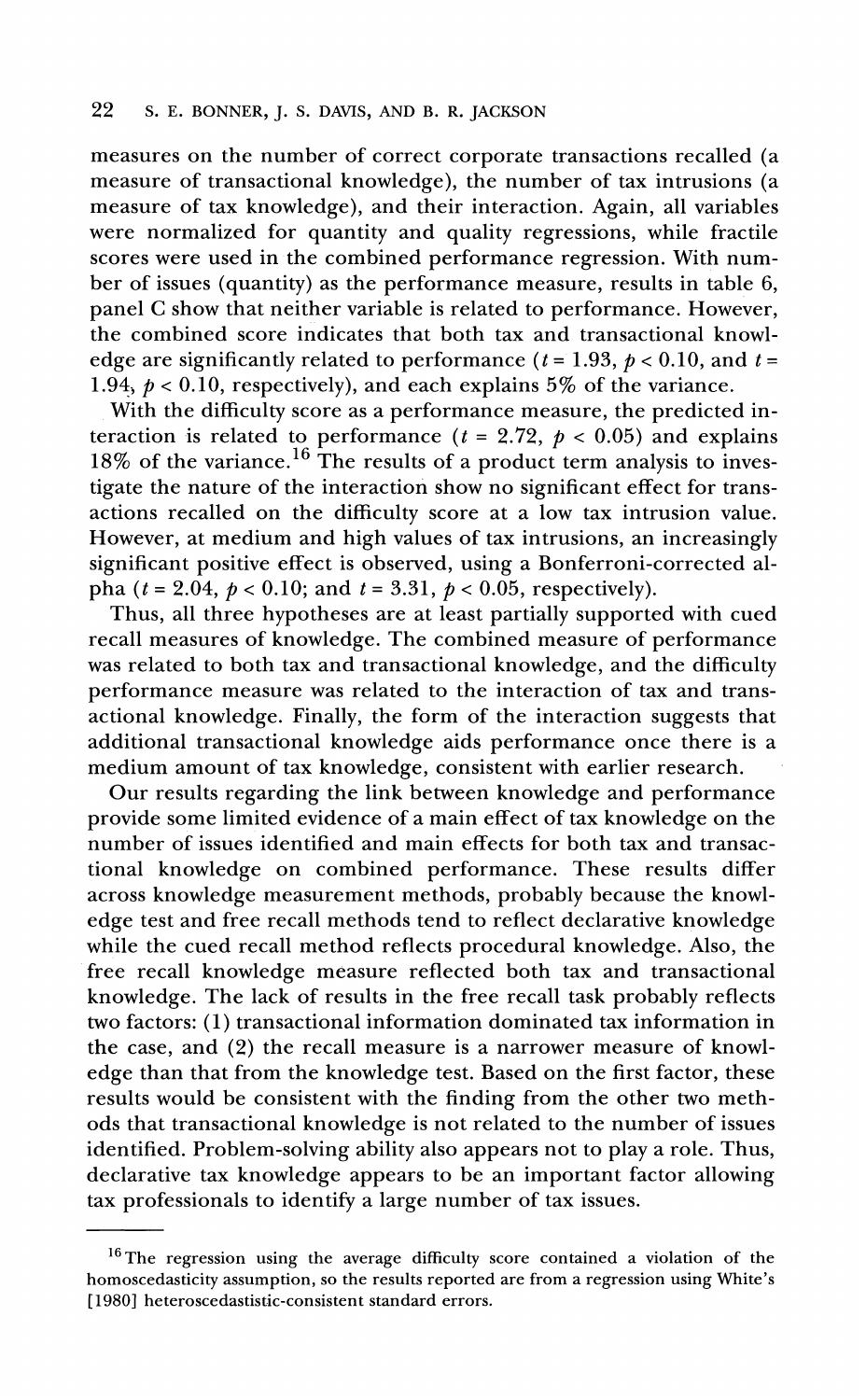**In contrast, the results regarding the relation between knowledge and the average difficulty-of-identification score (performance quality) are consistent across methods. All three methods showed that the interaction of tax and transactional knowledge and, where measured, problem-solving ability is important to the quality of performance. These results suggest that, in order to identify difficult issues, tax professionals must integrate their tax and transactional knowledge; The convergence across methods suggests that both declarative and procedural knowledge may be relevant to identifying difficult issues.** 

**4.2 EXPLORATORY ANALYSIS OF RELATIONS BETWEEN INSTRUCTION AND PRACTICE AND KNOWLEDGE** 

**To investigate the effects of instruction and practice on knowledge, we regressed the various knowledge measures presented earlier on the factor analytic instruction and practice variables. Because there is no theory suggesting which instruction and practice variables should be related to knowledge, a stepwise regression procedure was used with en**try and exit criteria set at  $p < 0.10$ . The results of the regressions are **summarized in table 7.** 

**For the knowledge test group, we regressed corporate tax knowledge, corporate transaction knowledge, and their interaction on the six instruction and practice variables. Results, shown in table 7, suggest that university instruction affects the extent of transactional knowledge**   $(t = 1.80, p < 0.10)$  and that case-based instruction affects the interaction of tax and transactional knowledge ( $t = 2.21$ ,  $p < 0.05$ ). These re**sults also provide support for our contention that our knowledge test measured mostly declarative knowledge.** 

**For the free recall group, we regressed number of structural tax facts (tax and transactional knowledge together) on the six factor analytic variables. University instruction is positively related to the number of**  structural facts recalled ( $t = 3.19$ ,  $\hat{p} < 0.01$ ). The negative relation ( $t =$ **-1.73, p < 0.10) observed between case-based instruction and the number of structural facts recalled defies explanation. The relation of instruction to structural facts recalled is again consistent with the notion that our free recall task measured mainly declarative knowledge.** 

**Finally, for the cued recall group, we regressed transactional knowledge, tax knowledge, and their interaction on the factor analytic variables. As shown in table 7, corporate tax-planning experience is**  positively related to tax knowledge  $(t = 2.73, p < 0.05)$  and negatively related to transactional knowledge  $(t = -1.79, p < 0.10)$ . One explanation **for this result is that the corporate specialists tended to dwell on tax consequences, so they had less time to mention actual transactions. Time in tax practice was positively related to the interaction of transactions**  and tax intrusions  $(t = 2.09, p < 0.05)$ , suggesting that some aspects of **instruction or practice not captured by the other five factors and not specifically measured in the present study led to greater integration of**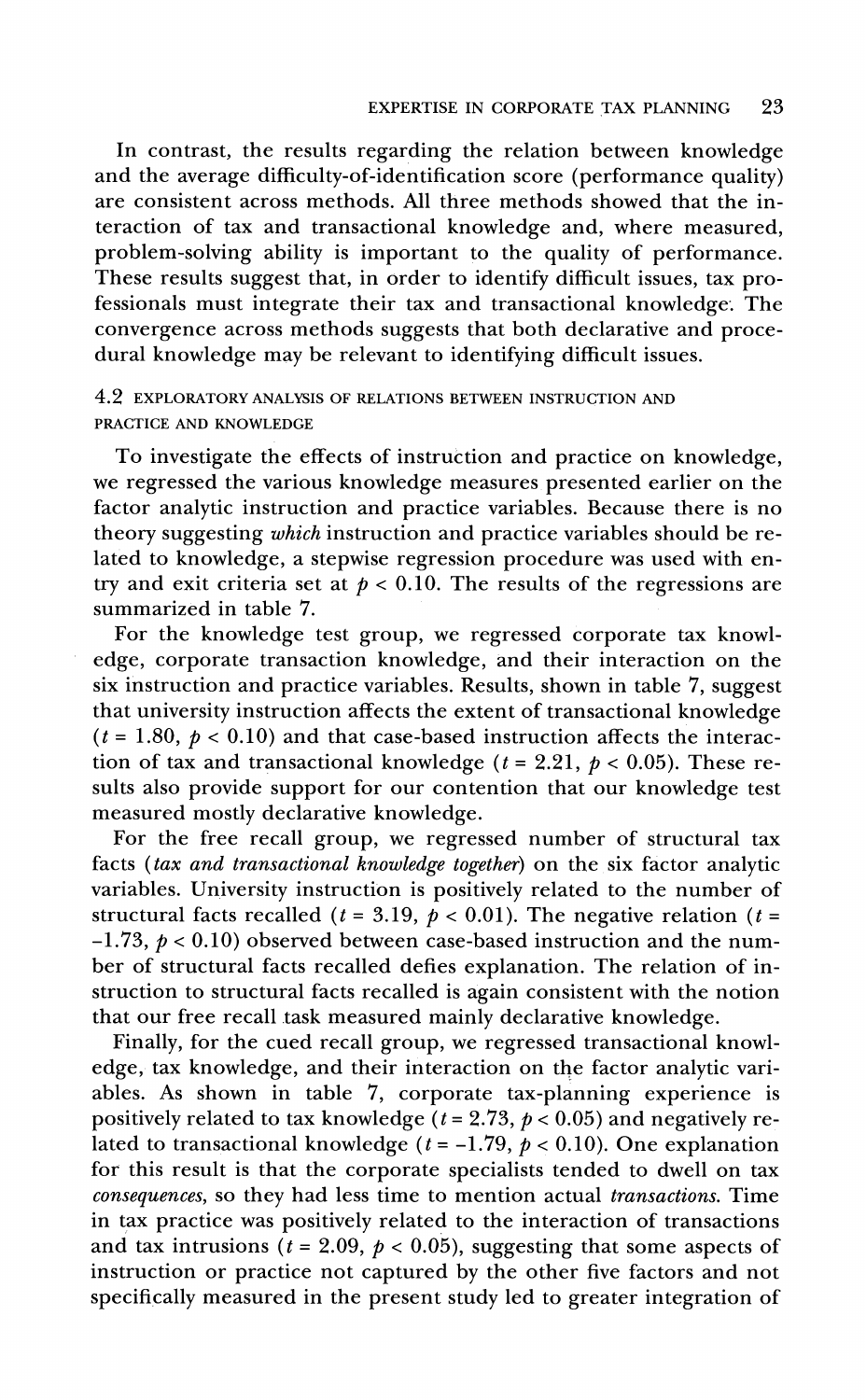#### **24 S. E. BONNER, J. S. DAVIS, AND B. R. JACKSON**

| ттее несаи тазк, ана слеа несаи тазк оню тязышиот ана гтасисе гасот эсоге vanaves |             |       |                                                                      |              |  |  |  |
|-----------------------------------------------------------------------------------|-------------|-------|----------------------------------------------------------------------|--------------|--|--|--|
| Dependent (Knowledge)<br>Variable, by Group                                       | F Statistic | $R^2$ | Entered Instruction and<br><b>Practice Factor Score</b><br>Variables | t Statistics |  |  |  |
| Knowledge Test Group (37 Tax Professionals):                                      |             |       |                                                                      |              |  |  |  |
| Tax Knowledge (tax)                                                               |             |       | None                                                                 |              |  |  |  |
| Transactional Knowledge (tran)                                                    | 3.23        | 0.09  | <b>University Instruction</b>                                        | 1.80         |  |  |  |
| $tax \times tran$                                                                 | 4.88*       | 0.14  | <b>Case-Based Instruction</b>                                        | $2.21*$      |  |  |  |
| <b>Free Recall Group (35 Tax Professionals):</b>                                  |             |       |                                                                      |              |  |  |  |
| <b>Structure Facts Recalled</b>                                                   | $5.59*$     | 0.27  | University Instruction                                               | $3.19**$     |  |  |  |
|                                                                                   |             |       | <b>Case-Based Instruction</b>                                        | $-1.73$      |  |  |  |
| Cued Recall Group (39 Tax Professionals):                                         |             |       |                                                                      |              |  |  |  |
| Transactions Recalled (tran)                                                      | 3.19        | 0.09  | Corporate Tax Planning                                               | $-1.79$      |  |  |  |
| Tax Intrusions (ti)                                                               | $7.44*$     | 0.19  | Corporate Tax Planning                                               | $2.73*$      |  |  |  |
| $tran * ti$                                                                       | $4.36*$     | 0.12  | Time in Tax Practice                                                 | $2.09*$      |  |  |  |

#### **TABLE 7**

**Summary of Results of Exploratory Stepwise Regression of Knowledge Variables from Knowledge Test, Free Recall Task, and Cued Recall Task onto Instruction and Practice Factor Score Variables** 

 $* = p < 0.05$ .  $*** = p < 0.01$ .

In all of the stepwise regressions reported above, the entry/exit criterion was set at  $p < 0.10$ .

**tax and transactional knowledge. We suggested earlier that our cued recall task should measure more procedural knowledge, which theory suggests is acquired through practice. The results here support this idea.** 

**Overall, the results indicate that university instruction leads to an increase in declarative transactional and tax knowledge, and that corporate tax-planning experience is associated with additional procedural tax knowledge. In addition, integrated tax and transactional knowledge is related to case-based instruction and to some general experiences. These results provide some evidence that knowledge measurement methods may capture different types of knowledge (declarative vs. procedural) and that different factors (instruction vs. practice) create different types of knowledge.** 

## **5. Discussion**

**Existing research on the relations between knowledge and either expertise or instruction and practice has found mixed results, possibly because of differences in the methods used to measure knowledge. This study extends previous research by directly examining, in a tax context, the two relations using multiple methods to measure knowledge. An additional contribution of this study is its examination of**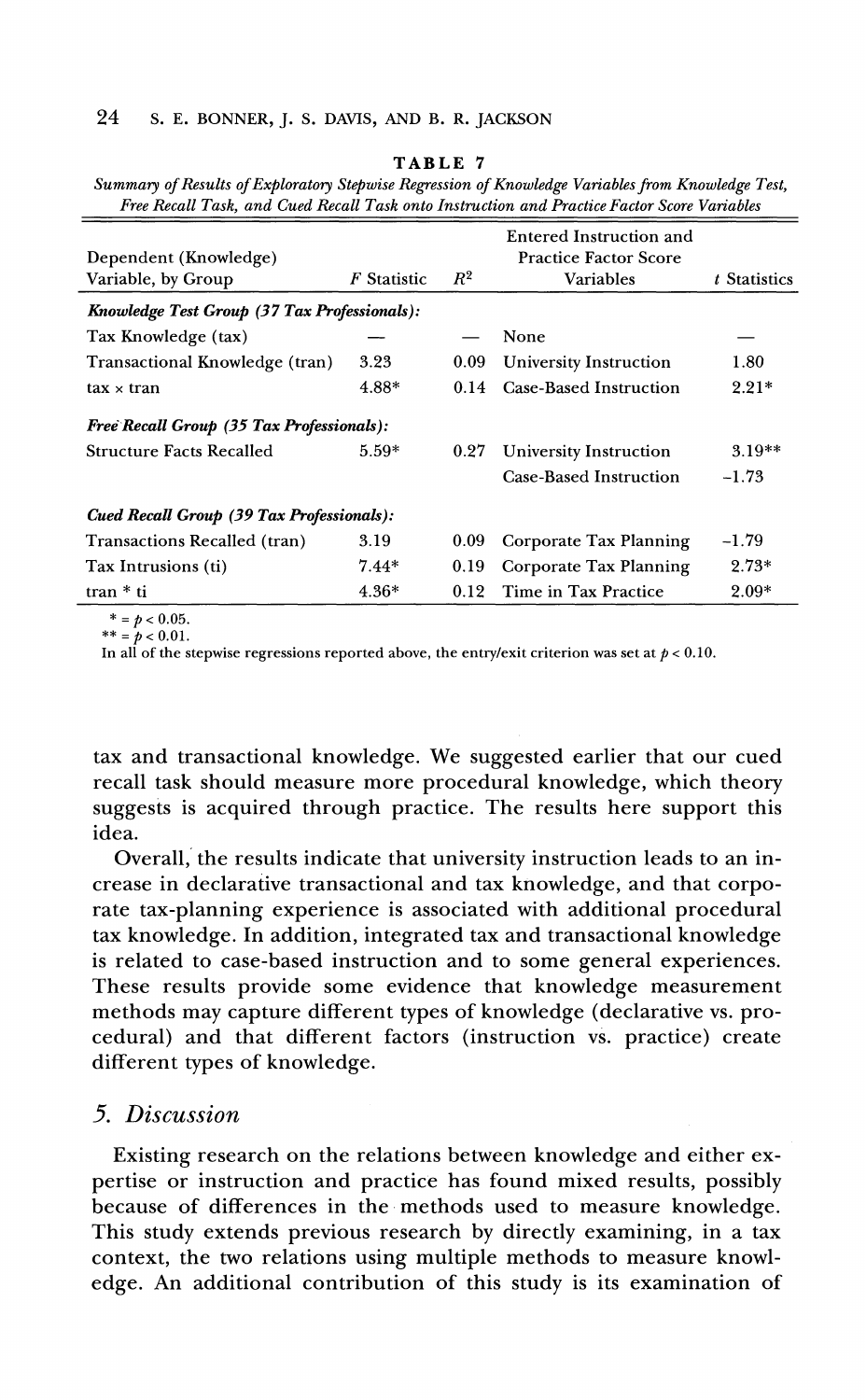**different dimensions of expert performance and differential findings regarding the link between knowledge and performance.** 

**Our results indicate that declarative tax knowledge is related to the number of tax issues identified (quantity performance), while procedural tax knowledge, transactional knowledge, and ability appear not to**  be important. In contrast, both declarative and procedural tax knowl**edge and procedural transactional knowledge affect combined (quantity \* quality) performance. When an average difficulty-of-identification score (performance quality) is used to infer expertise, integrated tax and transactional knowledge seem to be required for good performance. For low levels of tax knowledge, general problem-solving ability was associated with better performance. Further, both declarative and procedural knowledge may be important for identifying difficult-to-find issues, based on the convergence of results across knowledge measurement methods. Although we have not directly examined the form of tax professionals' knowledge, these results suggest that a knowledge base with integrated tax and transactional knowledge would be beneficial to the quality of tax issue identification.** 

**With regard to the link between instruction and practice variables and knowledge, results suggest that university instruction creates declarative transactional knowledge and that case-based instruction may assist in integrating declarative tax and transactional knowledge. Procedural tax and transactional knowledge are at least partially acquired by corporate tax-planning experience and integrated through some general experiences or instruction. These results are consistent with learning theories which suggest that instruction creates declarative knowledge and that practice creates procedural knowledge. Also, they provide support for the contentions that our knowledge test and free recall methods captured mostly declarative knowledge, whereas our cued recall method captured mostly procedural knowledge.** 

**Our finding that integrated tax and transactional knowledge may be important to high-quality tax planning is consistent with concerns evidenced by recent changes in tax education (tax courses organized by transactions). Future research should investigate further the nature of this integrated knowledge and seek to provide more detail about why it affects issue identification. This study also provides initial evidence regarding how knowledge is acquired in practice. Further research should be conducted to determine whether current practice includes the best ways of imparting that knowledge.** 

**More generally, our results suggest that researchers who undertake investigations of the link from knowledge to performance or other variables (such as instruction or practice) should consider whether declarative or procedural knowledge is likely to be more important and choose a measurement method accordingly. Also, researchers should bear in mind that performance may have many different dimensions-each requiring**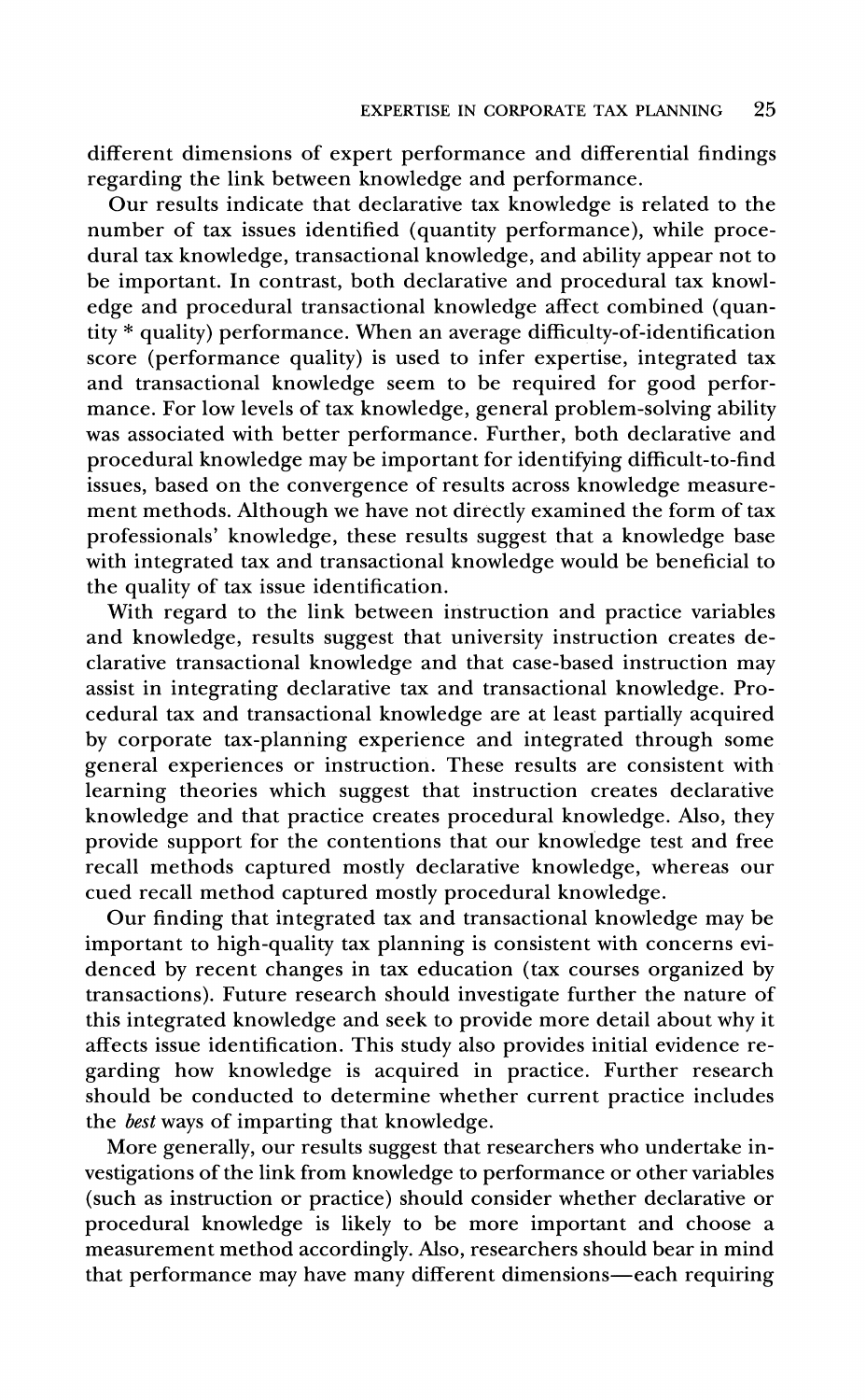different skills—depending on the task. Finally, research on the link be**tween instruction and practice experiences and knowledge is not well developed; accounting researchers have much to contribute in that area.** 

#### **REFERENCES**

- **ADELSON, B., AND E. SOLOWAY. "The Role of Domain Experience in Software Design." IEEE Transactions on Software Engineering (November 1985): 1351-60.**
- ... "A Model of Software Design." In *The Nature of Expertise*, edited by M. Chi, R. Gla**ser, and M. Farr, pp. 185-205. Hillsdale, N.J.: Lawrence Erlbaum Associates, 1988.**

**ANDERSON, J. "Acquisition of Cognitive Skill." Psychological Review (July 1982): 369- 406.** 

- **. "Skill Acquisition: Compilation of Weak-Method Problem Solutions." Psychological Review (April 1987): 192-210.**
- **. Cognitive Psychology and Its Implications. New York: W. H. Freeman and Co., 1990.**
- **ANDERSON, J., AND D. GERBING. "Structural Equation Modeling in Practice: A Review and Recommended Two-Step Approach." Psychological Bulletin (May 1988): 411-23.**
- **BAGOZZI, R., AND L. PHILLIPS. "Representing and Testing Organizational Theories: A Holistic Construal." Administrative Science Quarterly (September 1982): 459-89.**
- **BONNER, S., AND B. LEWIS. "Determinants of Auditor Expertise." Journal of Accounting Research (Supplement 1990): 1-20.** 
	- **BONNER, S., AND N. PENNINGTON. "Cognitive Processes and Knowledge as Determinants of Auditor Expertise." Journal of Accounting Literature (1991): 1-50.**
	- **BREHMER, B. "In One Word: Not from Experience." Acta Psychologica (August 1980): 223- 41.**
	- **CAMERER, C. "The Validity and Utility of Expert Judgment." Ph.D. dissertation, University of Chicago, 1981.**
	- **CHI, M.; R. GLASER; AND M. FARR, eds. The Nature of Expertise. Hillsdale, N.J.: Lawrence Erlbaum Associates, 1988.**
	- **CHI, M.; R. GLASER; AND E. REES. "Expertise in Problem Solving." In Advances in the Psychology of Human Intelligence, vol. 1, edited by R. Sternberg, pp. 7-75. Hillsdale, N.J.: Lawrence Erlbaum Associates, 1982.**
	- **CHOO, F., AND K. TROTMAN. "The Relationship between Knowledge Structure and Judgments for Experienced and Inexperienced Auditors." The Accounting Review (July 1991): 464-85.**
	- **CLANCEY, W. "Acquiring, Representing, and Evaluating a Competence Model of Diagnostic Strategy." In The Nature of Expertise, edited by M. Chi, R. Glaser, and M. Farr, pp. 343- 418. Hillsdale, N.J.: Lawrence Erlbaum Associates, 1988.**
	- **COHEN, J. "A Coefficient of Agreement for Nominal Scales." Educational and Psychological Measurement (Spring 1960): 37-46.**
	- **DAVIS, J., AND I. SOLOMON. "Experience, Expertise, and Expert-Performance Research in Public Accounting." Journal of Accounting Literature (1989): 150-64.**
	- **DAWES, R. "The Robust Beauty of Improper Linear Models in Decision Making." American Psychologist (July 1979): 571-82.**
	- **EINHORN, H. "Expert Judgment: Some Necessary Conditions and an Example." Journal of Applied Psychology (October 1974): 562-71.**
	- **ERICSSON, K., AND H. SIMON. Protocol Analysis: Verbal Reports as Data. Cambridge, Mass.: The M.I.T. Press, 1984.**
	- **FREDERICK, D. "Auditors' Representation and Retrieval of Internal Control Knowledge." The Accounting Review (April 1991): 240-58.**
	- **GROEN, G., AND V. PATEL. "The Relationship between Comprehension and Reasoning in Medical Expertise." In The Nature of Expertise, edited by M. Chi, R. Glaser, and M. Farr, pp. 287-310. Hillsdale, N.J.: Lawrence Erlbaum Associates, 1988.**
	- **HOBUS, P.; H. SCHMIDT; H. BOSHUIZEN; AND V. PATEL. "Contextual Factors in the Activation of First Diagnostic Hypotheses: Expert-Novice Differences." Medical Education (November 1987): 471-76.**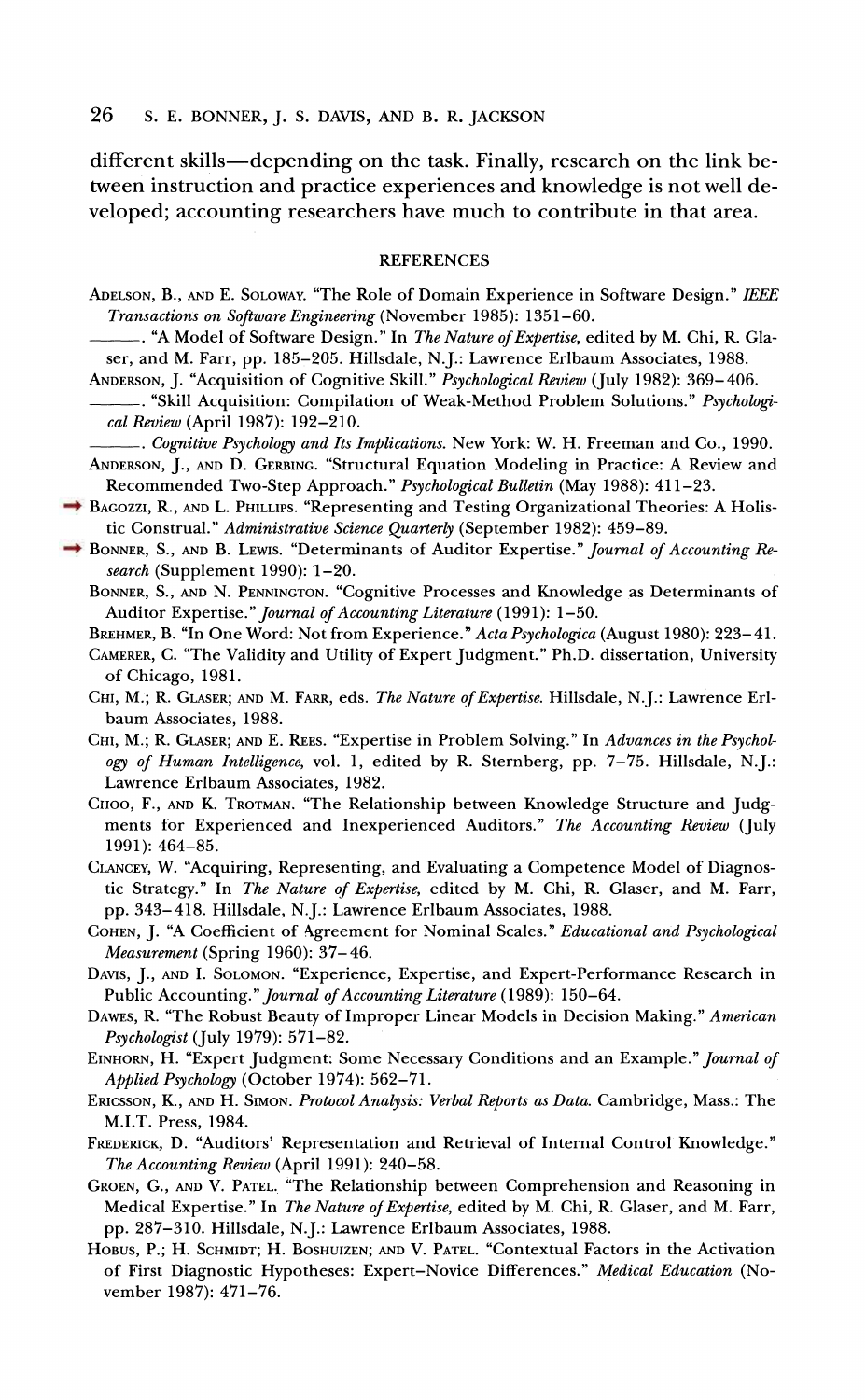- **HUNTER, J. "Cognitive Ability, Cognitive Aptitude, Job Knowledge, and Job Performance." Journal of Vocational Behavior (December 1986): 340-62.**
- JACCARD, J.; R. TURRISI; AND C. WAN. *Interaction Effects in Multiple Regression*. Newbury Park, **Calif.: Sage Publications, 1990.**
- **JEFFRIES, R.; A. TURNER; P. POLSON; AND M. ATWOOD. "The Processes Involved in Designing Software." In Cognitive Skills and Their Acquisition, edited by J. Anderson, pp. 255-84. Hillsdale, N.J.: Lawrence Erlbaum Associates, 1981.**
- **JOHNSON, P. "What Kind of Expert Should a System Be?" Journal of Medicine and Philosophy (February 1983): 77-97.**
- **JONES, S., ed. Price Waterhouse Case Studies in Tax. New York: Price Waterhouse, 1989.**
- **KAISER, H. "Image Analysis." In Problems in Measuring Change, edited by C. Harris, pp. 156-66. Madison: University of Wisconsin Press, 1963.**
- **KASSIRER, J. "Diagnostic Reasoning." Annals of Internal Medicine (June 1, 1989): 893-900.**
- **KIM, J., AND C. MUELLER. Factor Analysis: Statistical Methods and Practical Issues. Beverly Hills, Calif.: Sage Publications, 1983.**
- **LESGOLD, A. "Acquiring Expertise." In Tutorials in Learning and Memory: Essays in Honor of Gordon Bower, edited by J. Anderson and S. Kosslyn, pp. 31-60. New York: W. H. Freeman & Co., 1984.**
- **LESGOLD, A.; H. RUBINSON, P. FELTOVICH, R. GLASER; D. KLOPFER; AND Y. WANG. "Expertise in a Complex Skill: Diagnosing X-Ray Pictures." In The Nature of Expertise, edited by M. Chi, R. Glaser, and M. Farr, pp. 311-42. Hillsdale, N.J.: Lawrence Erlbaum Associates, 1988.**
- **LIBBY, R., AND D. FREDERICK. "Expertise and the Ability to Explain Audit Findings." Journal of Accounting Research (Autumn 1990): 348-67.** 
	- **LIBBY, R., AND K. TROTMAN. "Audit Review as a Control for Biased Recall of Evidence in Decision Making." Working paper, Cornell University, 1990.**
	- **MANDINACH, E., AND M. LINN. "Cognitive Consequences of Programming: Achievements of Experienced and Talented Programmers." Journal of Educational Computing Research 3, no. 1 (1987): 53-72.**
	- **McKEITHEN, K.; J. REITMAN; H. RUETER; AND S. HIRTLE. "Knowledge Organization and Skill Differences in Computer Programmers." Cognitive Psychology (July 1981): 307-25.**
	- **McKENDREE, J., AND J. ANDERSON. "Effect of Practice on Knowledge and Use of Basic LISP." In Interfacing Thought: Cognitive Aspects of Human-Computer Interaction, edited by J. Carroll, pp. 236-59. Cambridge, Mass.: The M.I.T. Press, 1987.**
	- **NUNNALLY, J. Psychometric Theory. New York: McGraw-Hill, 1978.**

**PATEL, V., AND G. GROEN. "Knowledge-Based Solution Strategies in Medical Reasoning." Cognitive Science (January-March 1986): 91-116.** 

PENNINGTON, N. "Comprehension Strategies in Programming." In *Empirical Studies of Pro***grammers: Second Workshop, edited by G. Olson, S. Sheppard, and E. Soloway, pp. 1-17. Norwood, N.J.: Ablex Publishing Co., 1987a.** 

**."Stimulus Structures and Mental Representations in Expert Comprehension of Computer Programs." Cognitive Psychology 19 (July 1987b): 295-341.** 

- **SIMON, H. The New Science of Management. New York: Harper & Row, 1960.**
- **."Information Processing Models of Cognition." Annual Review of Psychology (1979): 363-96.**
- **SOLowAY, E.; K. EHRLICH, J. BONAR; AND J. GREENSPAN. "What Do Novices Know about Programming?" In Directions in Human/Computer Interaction, edited by A. Badre and R. Shneiderman, pp. 27-54. Norwood, N.J.: Ablex Publishing Co., 1982.**
- **SOMMERFELD, R.; G. STREULING; R. GARDNER; AND D. STEWART. Tax Research Techniques. New York: AICPA, 1989.**
- **VOSS, J., AND T. POST. "On the Solving of Ill-Structured Problems." In The Nature of Expertise, edited by M. Chi, R. Glaser, and M. Farr, pp. 261-86. Hillsdale, N.J.: Lawrence Erlbaum Associates, 1988.**
- **WALLER, W.; AND W. FELIX, JR. "Auditors' Causal Judgments: Effects of Forward vs. Backward Inference." Accounting, Organizations, and Society 1/2 (1989): 179-200.**